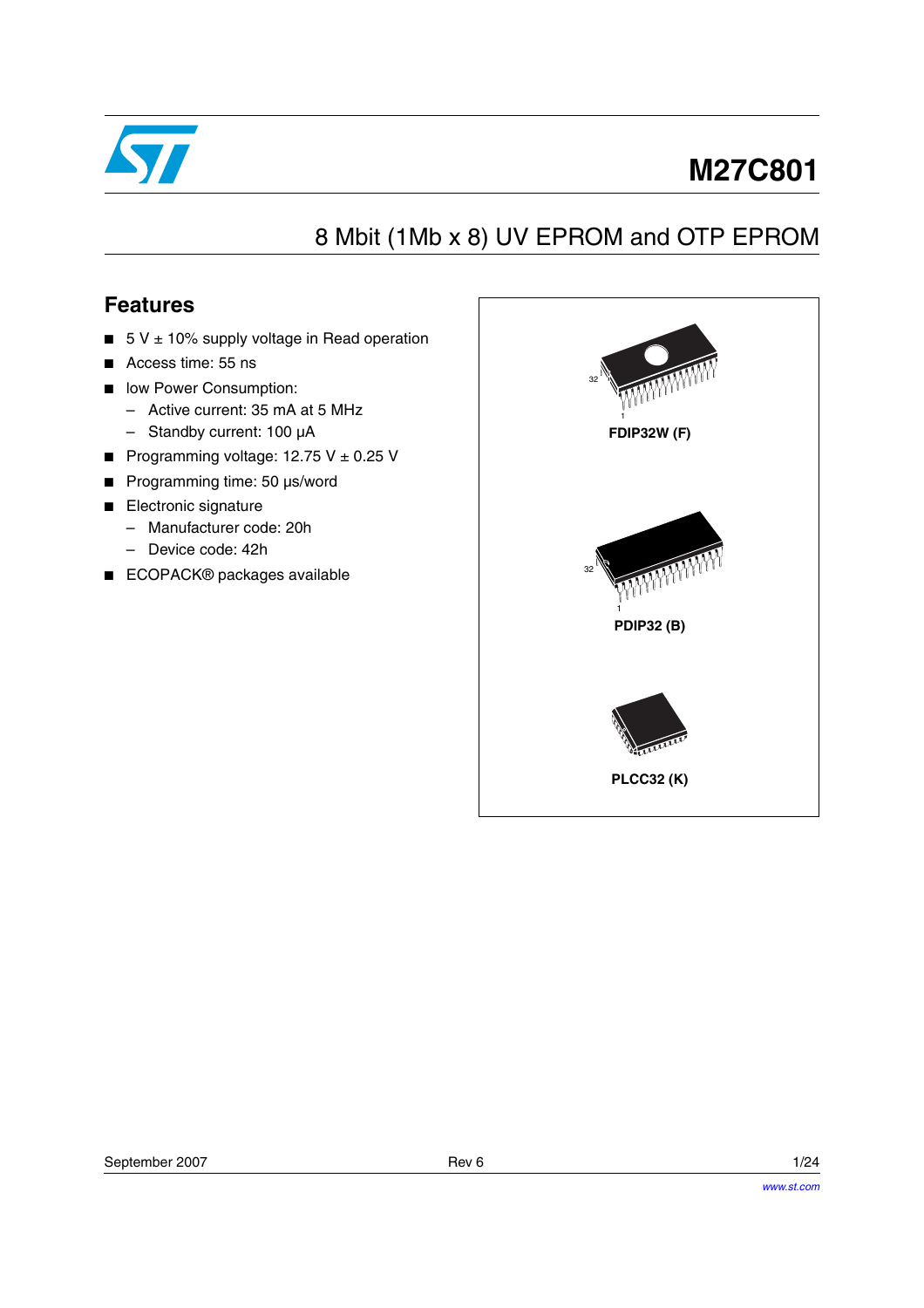# **Contents**

| 1              |      |                                                                |  |
|----------------|------|----------------------------------------------------------------|--|
| $\overline{2}$ |      |                                                                |  |
|                | 2.1  |                                                                |  |
|                | 2.2  |                                                                |  |
|                | 2.3  |                                                                |  |
|                | 2.4  |                                                                |  |
|                | 2.5  |                                                                |  |
|                | 2.6  |                                                                |  |
|                | 2.7  |                                                                |  |
|                | 2.8  |                                                                |  |
|                | 2.9  |                                                                |  |
|                | 2.10 | Erasure operation (applies to UV EPROM)  11                    |  |
| 3              |      |                                                                |  |
| 4              |      |                                                                |  |
| 5              |      |                                                                |  |
|                | 5.1  | 32-pin ceramic frit-seal DIP, with round window (FDIP32WA)  19 |  |
|                | 5.2  |                                                                |  |
|                | 5.3  | 32-lead rectangular plastic leaded chip carrier (PLCC32)  21   |  |
| 6              |      |                                                                |  |
| $\overline{7}$ |      |                                                                |  |

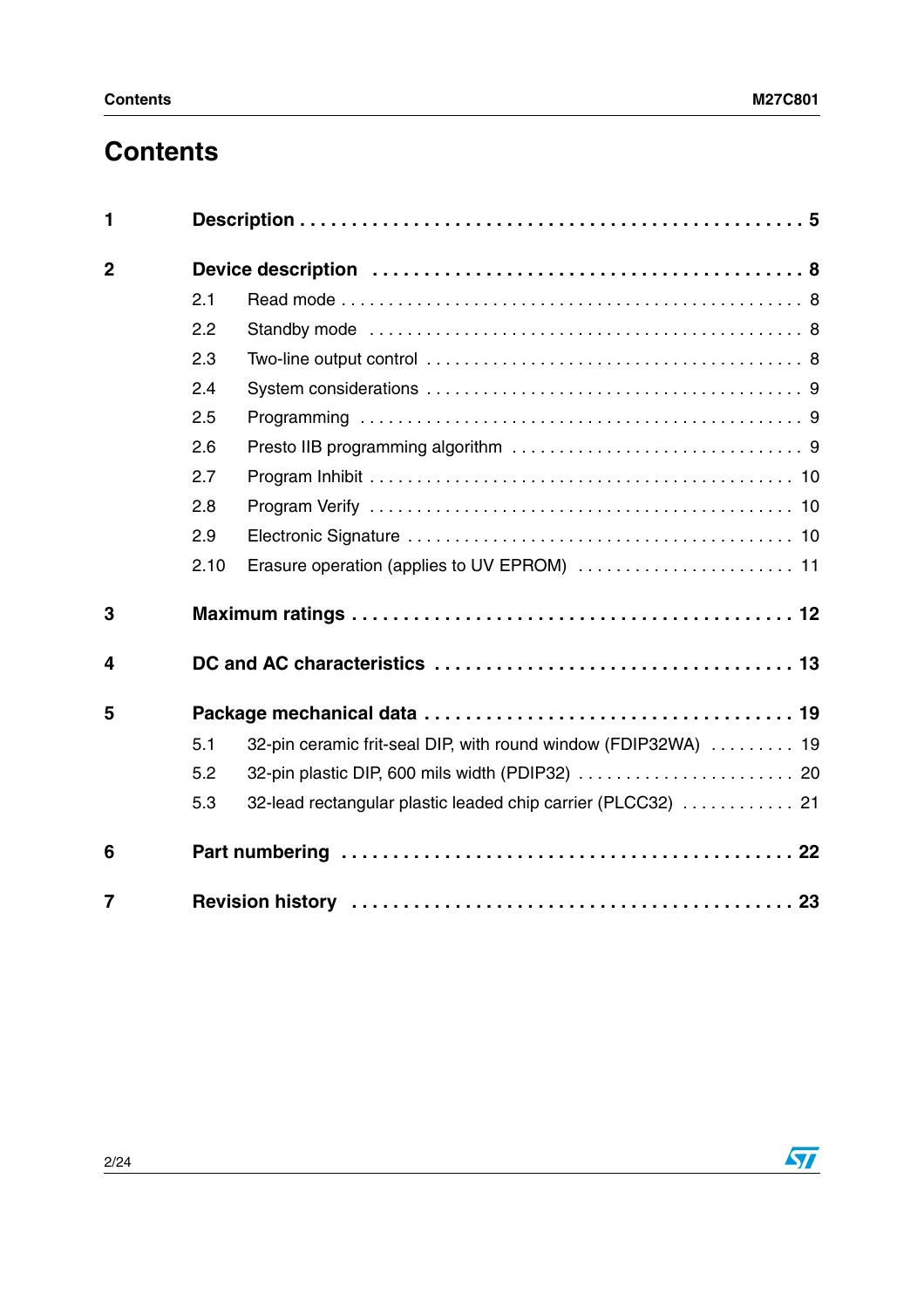# **List of tables**

| Table 1.  |  |
|-----------|--|
| Table 2.  |  |
| Table 3.  |  |
| Table 4.  |  |
| Table 5.  |  |
| Table 6.  |  |
| Table 7.  |  |
| Table 8.  |  |
| Table 9.  |  |
| Table 10. |  |
| Table 11. |  |
| Table 12. |  |
| Table 13. |  |
| Table 14. |  |
| Table 15. |  |
| Table 16. |  |
|           |  |

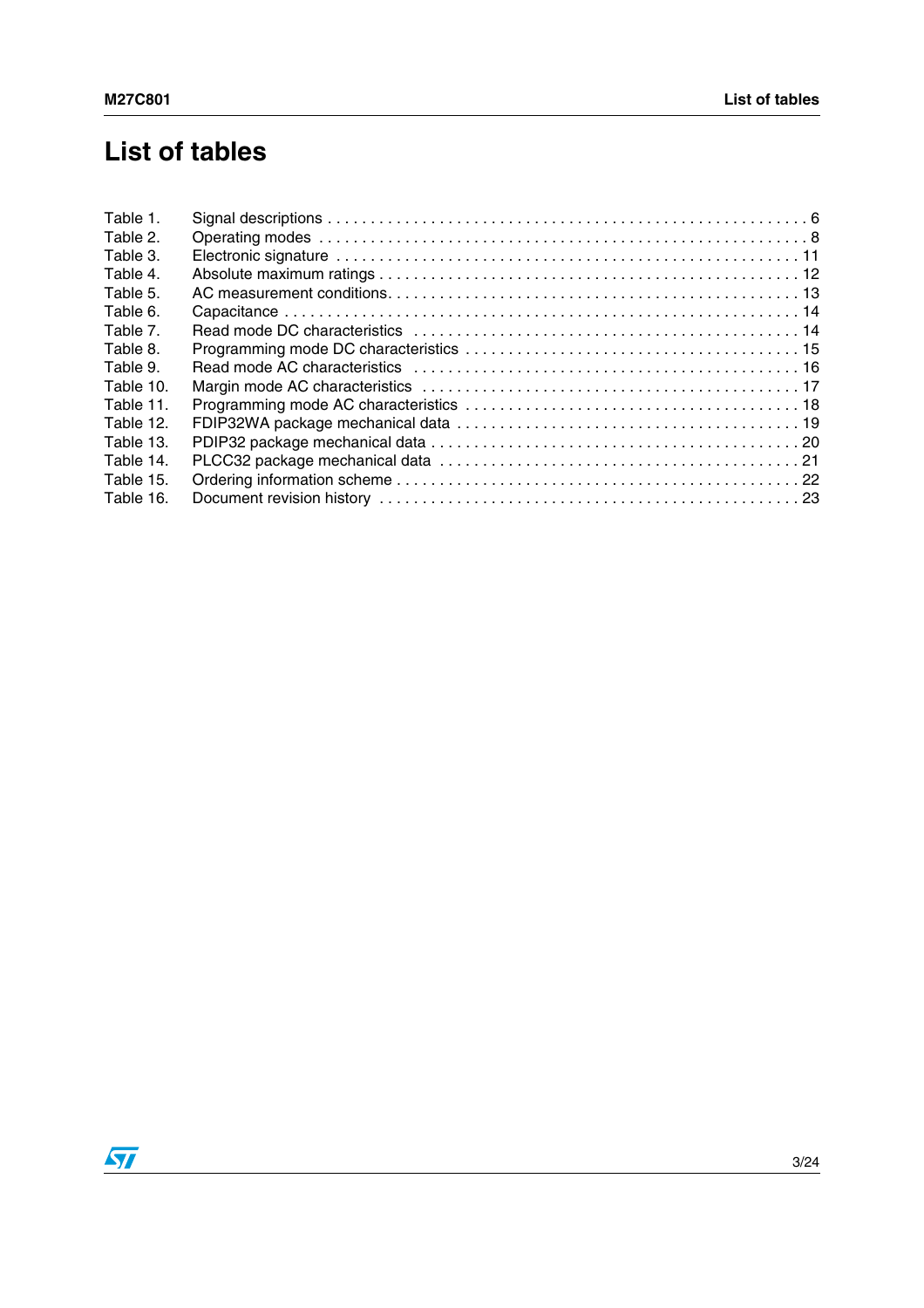# **List of figures**

| Figure 1.  |  |
|------------|--|
| Figure 2.  |  |
| Figure 3.  |  |
| Figure 4.  |  |
| Figure 5.  |  |
| Figure 6.  |  |
| Figure 7.  |  |
| Figure 8.  |  |
| Figure 9.  |  |
| Figure 10. |  |
| Figure 11. |  |
| Figure 12. |  |

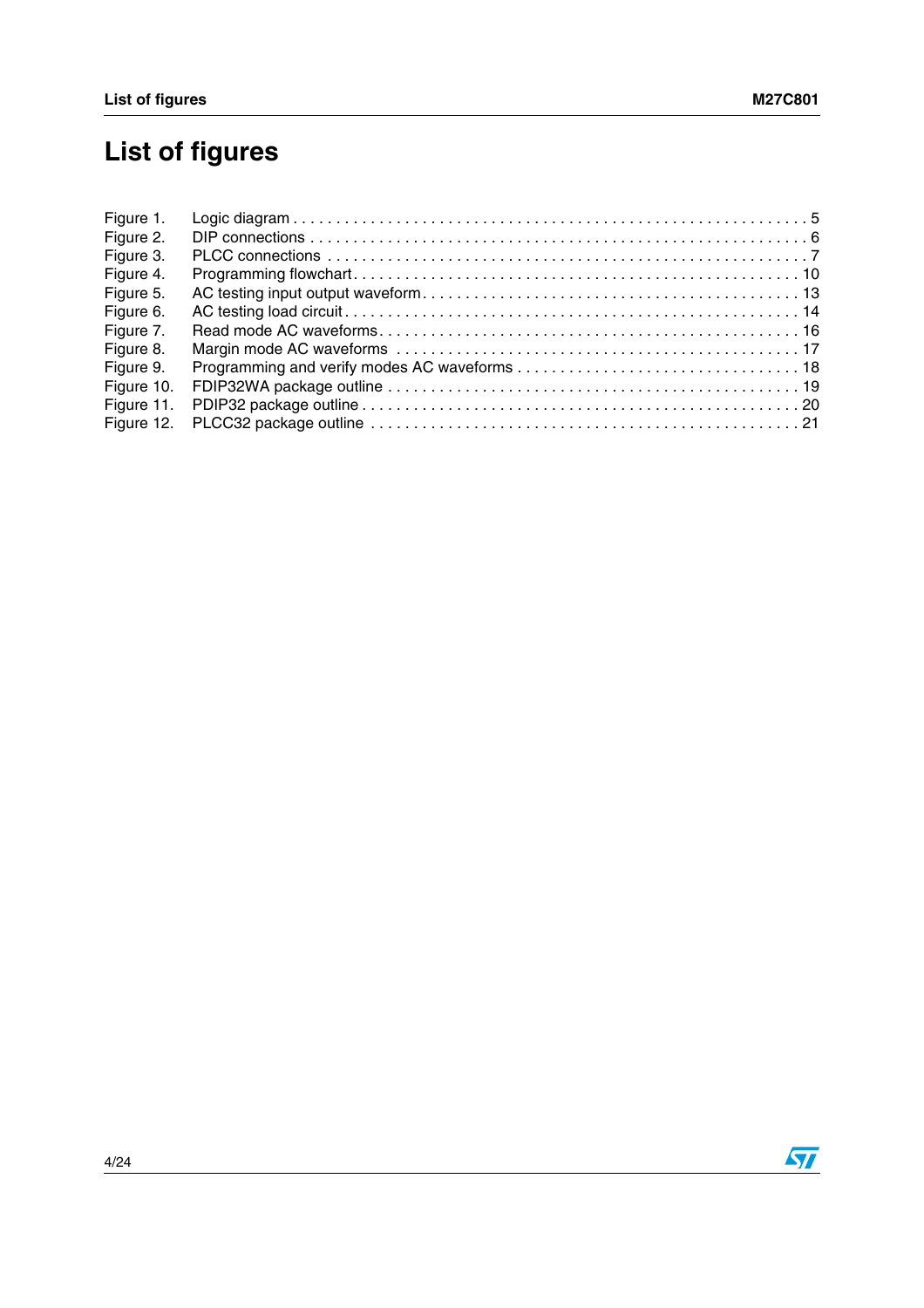## <span id="page-4-0"></span>**1 Description**

The M27C801 is an 8 Mbit EPROM offered in the two ranges UV (ultra violet erase) and OTP (one time programmable). It is ideally suited for applications where fast turn-around and pattern experimentation are important requirements and is organized as 1,048,576 by 8 bits.

The FDIP32W (window ceramic frit-seal package) has transparent lid which allows the user to expose the chip to ultraviolet light to erase the bit pattern. A new pattern can then be written to the device by following the programming procedure.

For applications where the content is programmed only one time and erasure is not required, the M27C801 is offered in PDIP32 and PLCC32 packages.

In order to meet environmental requirements, ST offers the M27C801 in ECOPACK® packages. ECOPACK packages are Lead-free. The category of second-level interconnect is marked on the package and on the inner box label, in compliance with JEDEC Standard JESD97. The maximum ratings related to soldering conditions are also marked on the inner box label.

ECOPACK is an ST trademark. ECOPACK® specifications are available at: www.st.com.

See *[Figure 1: Logic diagram](#page-4-1)* and *[Table 1: Signal descriptions](#page-5-0)* for a brief overview of the signals connected to this device.



#### <span id="page-4-1"></span>**Figure 1. Logic diagram**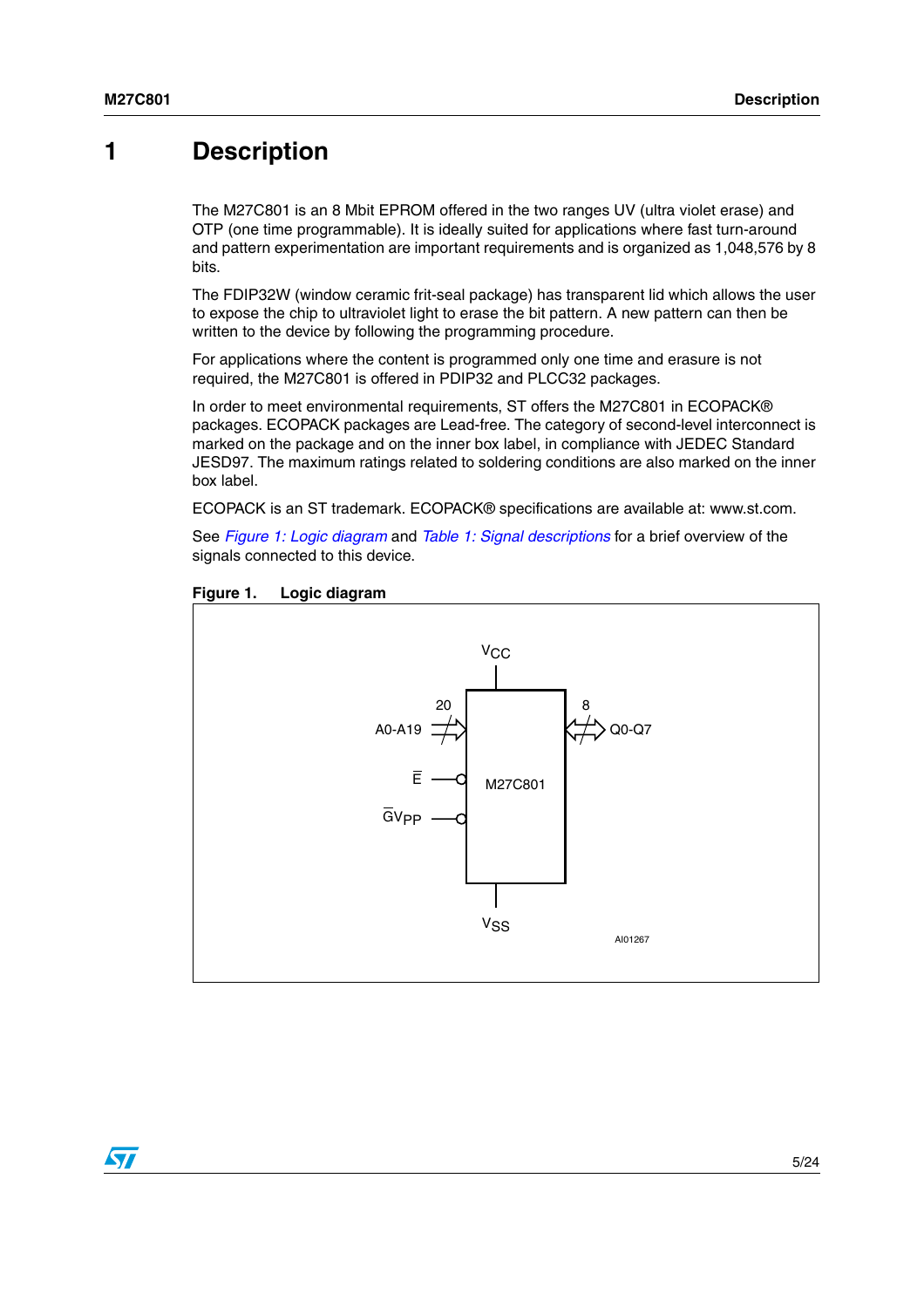| Signal                  | <b>Description</b>             |
|-------------------------|--------------------------------|
| A0-A19                  | Address inputs                 |
| $Q0-Q7$                 | Data outputs                   |
| ΙĒ                      | Chip Enable                    |
| $\overline{G}V_{PP}$    | Output enable / program supply |
| $\frac{V_{CC}}{V_{CC}}$ | Supply voltage                 |
| $V_{SS}$                | Ground                         |

<span id="page-5-0"></span>

| Table 1. | <b>Signal descriptions</b> |  |
|----------|----------------------------|--|
|          |                            |  |

#### <span id="page-5-1"></span>**Figure 2. DIP connections**

| A19<br>A <sub>16</sub> $12$<br>A <sub>15</sub> $\vert$ <sub>3</sub><br>A12 <sup>[4</sup><br>A7 $\prod$ 5<br>A6 [ 6<br>A5 [ 7<br>A4 <b>[</b> 8<br>A3 <sup>[9]</sup><br>A2 [ 10<br>A1 <sup>[11</sup><br>A0 <sup>[12</sup><br>Q0 <sup>[13</sup><br>Q1 [ 14 | M27C801 | 32 D V <sub>CC</sub><br>$31$ $\overline{)}$ A <sub>18</sub><br>30 D A17<br>29 D A14<br>28 D A13<br>27 D A8<br>26 D A9<br>25 DA11<br>$24$ $\overline{)}$ $\overline{G}$ V <sub>PP</sub><br>23<br>$\sqrt{2}$ A <sub>10</sub><br>22 $\overline{\mathsf{B}}\,\overline{\mathsf{E}}$<br>21<br>DQ7<br>20 D Q 6<br>19 D Q 5 |
|---------------------------------------------------------------------------------------------------------------------------------------------------------------------------------------------------------------------------------------------------------|---------|----------------------------------------------------------------------------------------------------------------------------------------------------------------------------------------------------------------------------------------------------------------------------------------------------------------------|
| Q2 [ 15<br>$VSS$ [16                                                                                                                                                                                                                                    |         | 18 D Q 4<br>17 D Q3<br>AI01268                                                                                                                                                                                                                                                                                       |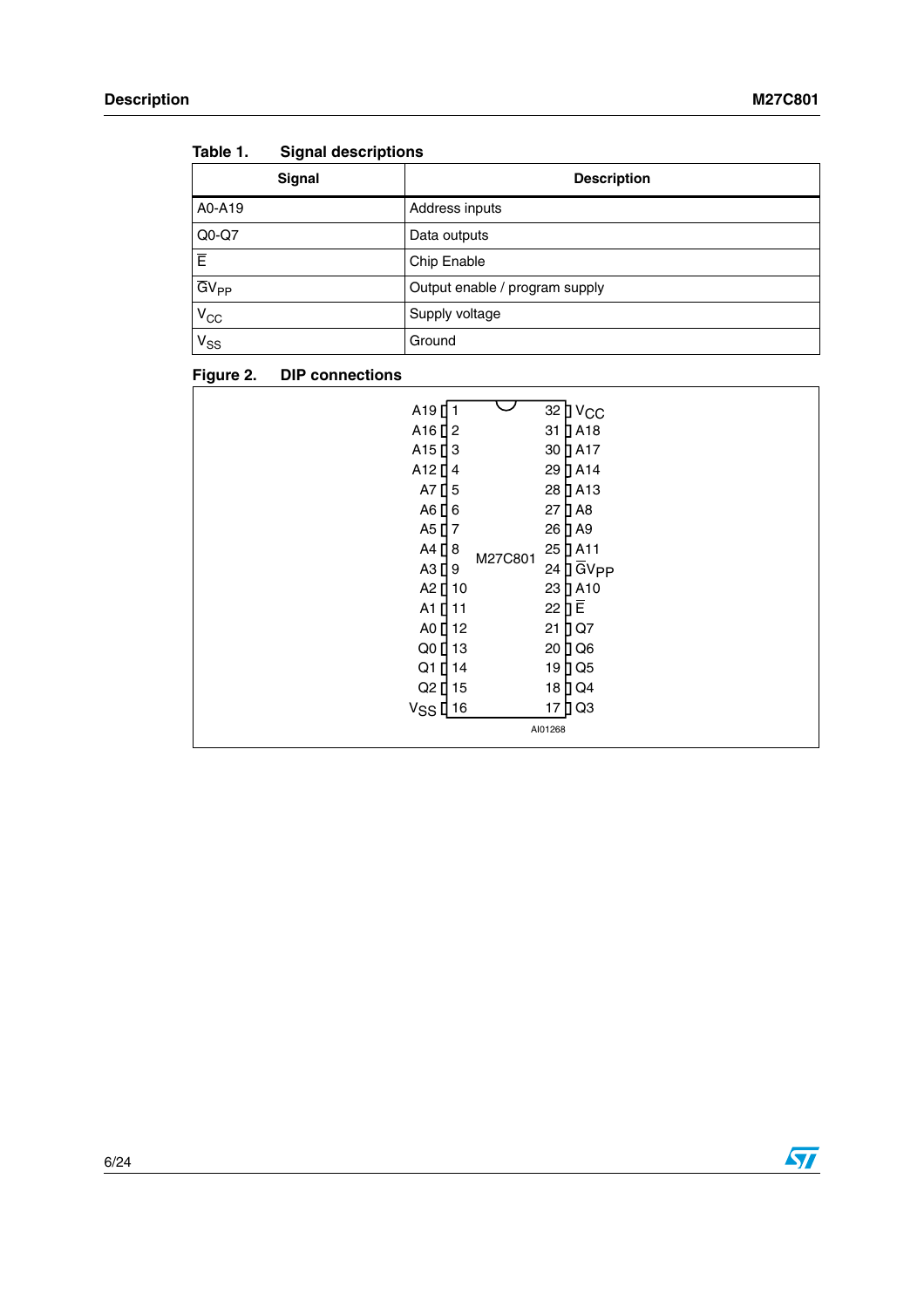<span id="page-6-0"></span>

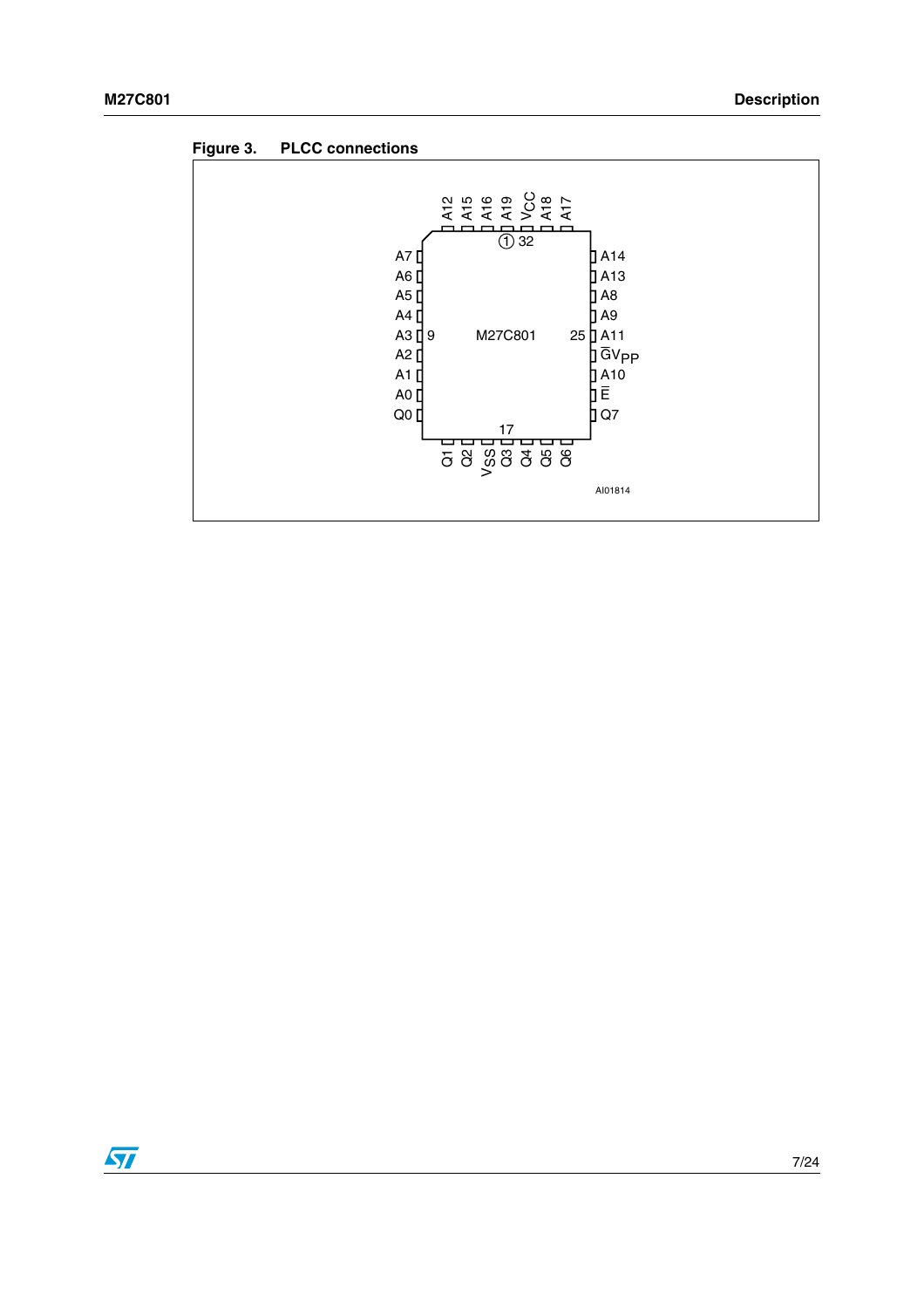## <span id="page-7-0"></span>**2 Device description**

The operating modes of the M27C801 are listed in the Operating Modes table. A single power supply is required in Read mode. All inputs are TTL levels except for  $\overline{G}V_{PP}$  and 12V on A9 for Electronic Signature and Margin Mode Set or Reset.

| Mode                  | Ē               | $\overline{GV}_{pp}$                         | A9       | Q7-Q0    |
|-----------------------|-----------------|----------------------------------------------|----------|----------|
| Read                  | $V_{IL}$        | $V_{IL}$                                     | х        | Data Out |
| <b>Output Disable</b> | $V_{IL}$        | $\mathsf{v}_{\scriptscriptstyle\mathsf{IH}}$ | х        | Hi-Z     |
| Program               | $V_{II}$ Pulse  | $V_{PP}$                                     | x        | Data In  |
| Program Inhibit       | $V_{\text{IH}}$ | V <sub>PP</sub>                              | x        | $Hi-Z$   |
| Standby               | $V_{\text{IH}}$ | x                                            | x        | $Hi-Z$   |
| Electronic signature  | $V_{IL}$        | $V_{IL}$                                     | $V_{ID}$ | Codes    |

<span id="page-7-4"></span>Table 2. **Operating modes (1)** 

1.  $X = V_{\text{IH}}$  or  $V_{\text{IL}}$ ,  $V_{\text{ID}} = 12 \text{ V} \pm 0.5 \text{ V}$ .

## <span id="page-7-1"></span>**2.1 Read mode**

The M27C801 has two control functions, both of which must be logically active in order to obtain data at the outputs. Chip Enable  $(E)$  is the power control and should be used for device selection. Output Enable  $(\overline{G})$  is the output control and should be used to gate data to the output pins, independent of device selection. Assuming that the addresses are stable, the address access time  $(t_{AVOV})$  is equal to the delay from  $\overline{E}$  to output ( $t_{ELOV}$ ). Data is available at the output after a delay of  $t_{GLQV}$  from the falling edge of  $\overline{G}$ , assuming that  $\overline{E}$  has been low and the addresses have been stable for at least  $t_{AVOV}t_{GLOV}$ .

## <span id="page-7-2"></span>**2.2 Standby mode**

The M27C801 has a standby mode which reduces the supply current from 35mA to 100µA.

The M27C801 is placed in the standby mode by applying a CMOS high signal to the  $\overline{E}$  input. When in the standby mode, the outputs are in a high impedance state, independent of the  $\overline{G}V_{PP}$  input.

## <span id="page-7-3"></span>**2.3 Two-line output control**

Because EPROMs are usually used in larger memory arrays, the product features a 2 line control function which accommodates the use of multiple memory connection. The two line control function allows:

- the lowest possible memory power dissipation,
- complete assurance that output bus contention will not occur.

For the most efficient use of these two control lines,  $\overline{E}$  should be decoded and used as the primary device selecting function, while  $\overline{G}$  should be made a common connection to all devices in the array and connected to the READ line from the system control bus. This

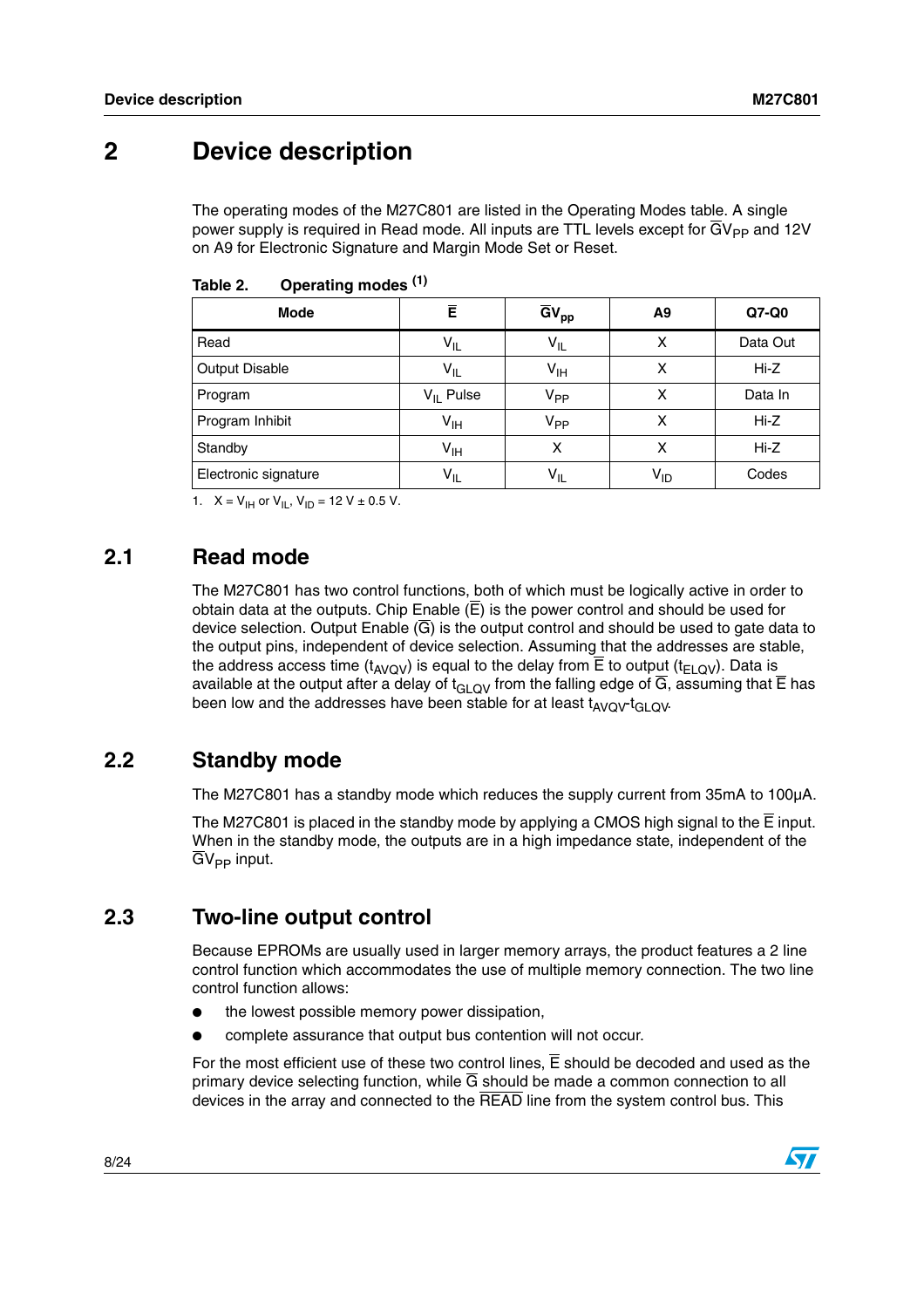ensures that all deselected memory devices are in their low power standby mode and that the output pins are only active when data is required from a particular memory device.

### <span id="page-8-0"></span>**2.4 System considerations**

The power switching characteristics of Advanced CMOS EPROMs require careful decoupling of the devices. The supply current,  $I_{CC}$ , has three segments that are of interest to the system designer: the standby current level, the active current level, and transient current peaks that are produced by the falling and rising edges of E. The magnitude of the transient current peaks is dependent on the capacitive and inductive loading of the device at the output. The associated transient voltage peaks can be suppressed by complying with the two line output control and by properly selected decoupling capacitors. It is recommended that a 0.1 $\mu$ F ceramic capacitor be used on every device between  $V_{CC}$  and  $V_{SS}$ . This should be a high frequency capacitor of low inherent inductance and should be placed as close to the device as possible. In addition, a 4.7µF bulk electrolytic capacitor should be used between  $V_{CC}$  and  $V_{SS}$  for every eight devices. The bulk capacitor should be located near the power supply connection point. The purpose of the bulk capacitor is to overcome the voltage drop caused by the inductive effects of PCB traces.

### <span id="page-8-1"></span>**2.5 Programming**

When delivered (and after each erasure for UV EPROM), all bits of the M27C801 are in the '1' state. Data is introduced by selectively programming '0's into the desired bit locations. Although only '0' will be programmed, both '1's and '0's can be present in the data word. The only way to change a '0' to a '1' is by die exposure to ultraviolet light (UV EPROM). The M27C801 is in the programming mode when  $V_{\text{PP}}$  input is at 12.75V and E is pulsed to  $V_{\text{II}}$ . The data to be programmed is applied to 8 bits in parallel to the data output pins. The levels required for the address and data inputs are TTL.  $V_{CC}$  is specified to be 6.25V  $\pm$  0.25V.

### <span id="page-8-2"></span>**2.6 Presto IIB programming algorithm**

Presto IIB Programming Algorithm allows the whole array to be programmed with a guaranteed margin, in a typical time of 52.5 seconds. This can be achieved with STMicroelectronics M27C801 due to several design innovations to improve programming efficiency and to provide adequate margin for reliability. Before starting the programming the internal Margin Mode circuit is set in order to guarantee that each cell is programmed with enough margin. Then a sequence of 50 µs program pulses are applied to each byte until a correct Verify occurs (see *[Figure 4](#page-9-3)*). No overprogram pulses are applied since the Verify in Margin Mode provides the necessary margin.

 $\sqrt{}$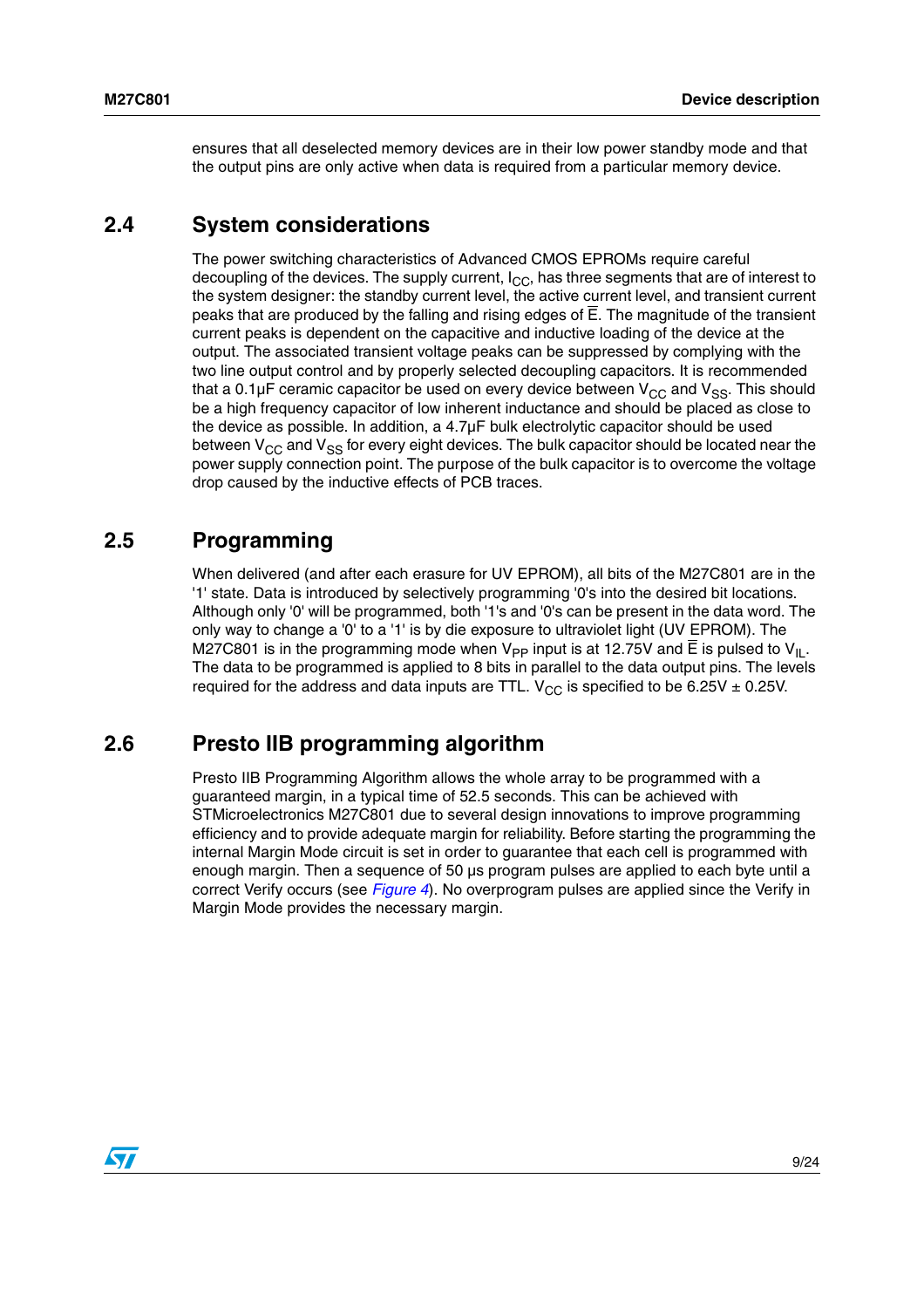

<span id="page-9-3"></span>**Figure 4. Programming flowchart**

## <span id="page-9-0"></span>**2.7 Program Inhibit**

Programming of multiple M27C801s in parallel with different data is also easily accomplished. Except for  $\overline{E}$ , all like inputs including  $\overline{G}V_{PP}$  of the parallel M27C801 may be common. A TTL low level pulse applied to a M27C801's  $\overline{E}$  input, with V<sub>PP</sub> at 12.75V, will program that M27C801. A high level  $\overline{E}$  input inhibits the other M27C801s from being programmed.

## <span id="page-9-1"></span>**2.8 Program Verify**

A Verify (Read) should be performed on the programmed bits to determine that they were correctly programmed. The Verify is accomplished with  $\overline{G}$  at  $V_{II}$ . Data should be verified with  $t_{F1QV}$  after the falling edge of  $\overline{E}$ .

## <span id="page-9-2"></span>**2.9 Electronic Signature**

The Electronic Signature (ES) mode allows the reading out of a binary code from an EPROM that will identify its manufacturer and type. This mode is intended for use by programming equipment to automatically match the device to be programmed with its corresponding programming algorithm. The ES mode is functional in the  $25^{\circ}C \pm 5^{\circ}C$ ambient temperature range that is required when programming the M27C801. To activate

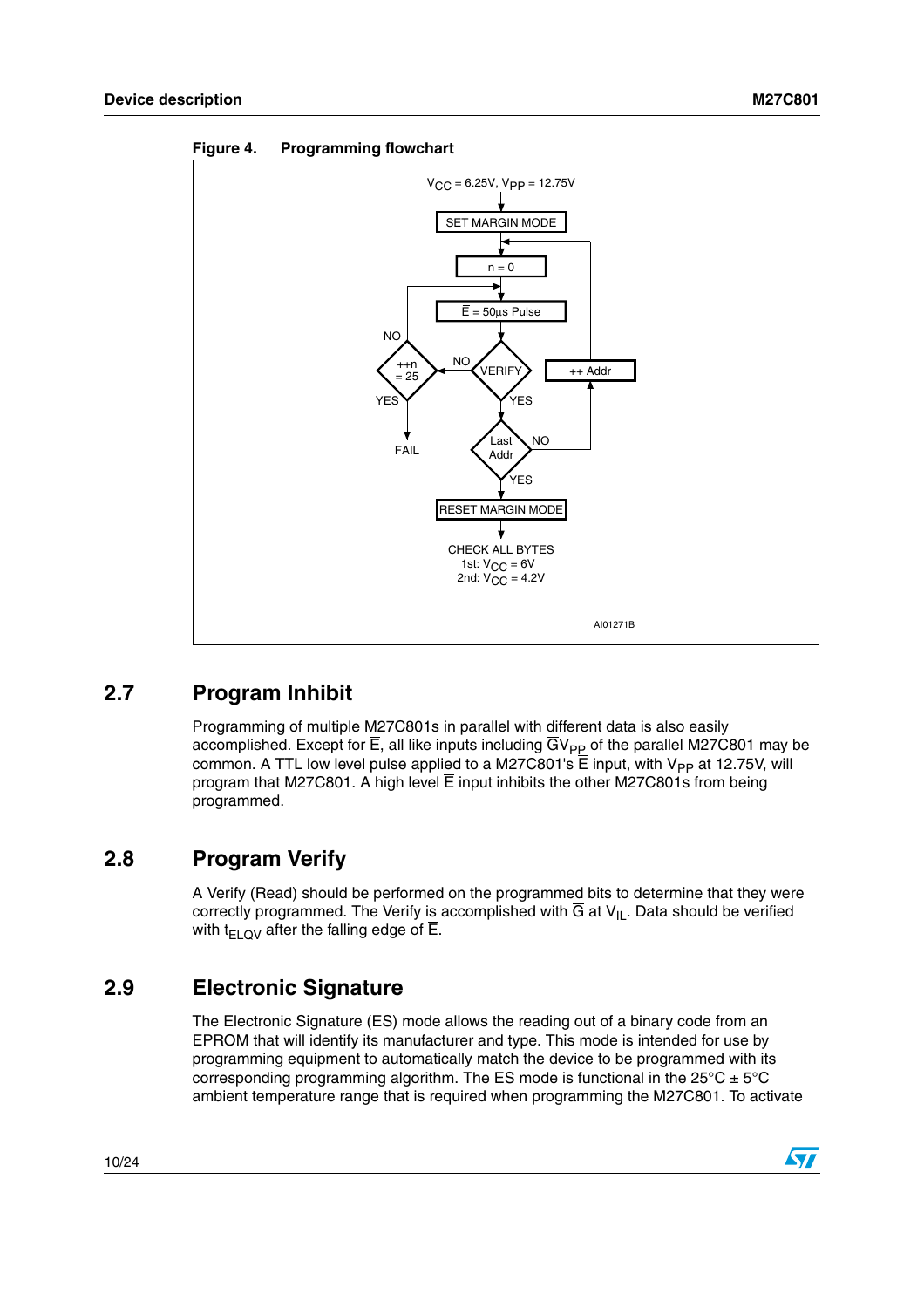the ES mode, the programming equipment must force 11.5V to 12.5V on address line A9 of the M27C801. Two identifier bytes may then be sequenced from the device outputs by toggling address line A0 from  $V_{\vert L}$  to  $V_{\vert H}$ . All other address lines must be held at  $V_{\vert L}$  during Electronic Signature mode. Byte 0 (A0 =  $V_{II}$ ) represents the manufacturer code and byte 1  $(AO = V<sub>IH</sub>)$  the device identifier code. For the STMicroelectronics M27C801, these two identifier bytes are given in *[Table 3](#page-10-1)* and can be read-out on outputs Q7 to Q0.

| <b>Identifier</b> | A0              | Q7 | Q6 | Q5 | Q4 | Q3 | Q2 | Q1 | Q0 | <b>Hex Data</b> |
|-------------------|-----------------|----|----|----|----|----|----|----|----|-----------------|
| Manufacturer code | $V_{IL}$        |    |    |    |    |    |    |    |    | 20h             |
| Device code       | V <sub>IH</sub> |    |    |    |    |    |    |    |    | 42h             |

<span id="page-10-1"></span>Table 3. **Electronic signature** 

### <span id="page-10-0"></span>**2.10 Erasure operation (applies to UV EPROM)**

The erasure characteristics of the M27C801 is such that erasure begins when the cells are exposed to light with wavelengths shorter than approximately 4000 Å. It should be noted that sunlight and some type of fluorescent lamps have wavelengths in the 3000-4000 Å range. Research shows that constant exposure to room level fluorescent lighting could erase a typical M27C801 in about 3 years, while it would take approximately 1 week to cause erasure when exposed to direct sunlight. If the M27C801 is to be exposed to these types of lighting conditions for extended periods of time, it is suggested that opaque labels be put over the M27C801 window to prevent unintentional erasure. The recommended erasure procedure for the M27C801 is exposure to short wave ultraviolet light which has wavelength 2537 Å. The integrated dose (i.e. UV intensity x exposure time) for erasure should be a minimum of 30 W-sec/cm<sup>2</sup>. The erasure time with this dosage is approximately 30 to 40 minutes using an ultraviolet lamp with 12000  $\mu$ W/cm<sup>2</sup> power rating. The M27C801 should be placed within 2.5 cm (1 inch) of the lamp tubes during the erasure. Some lamps have a filter on their tubes which should be removed before erasure.

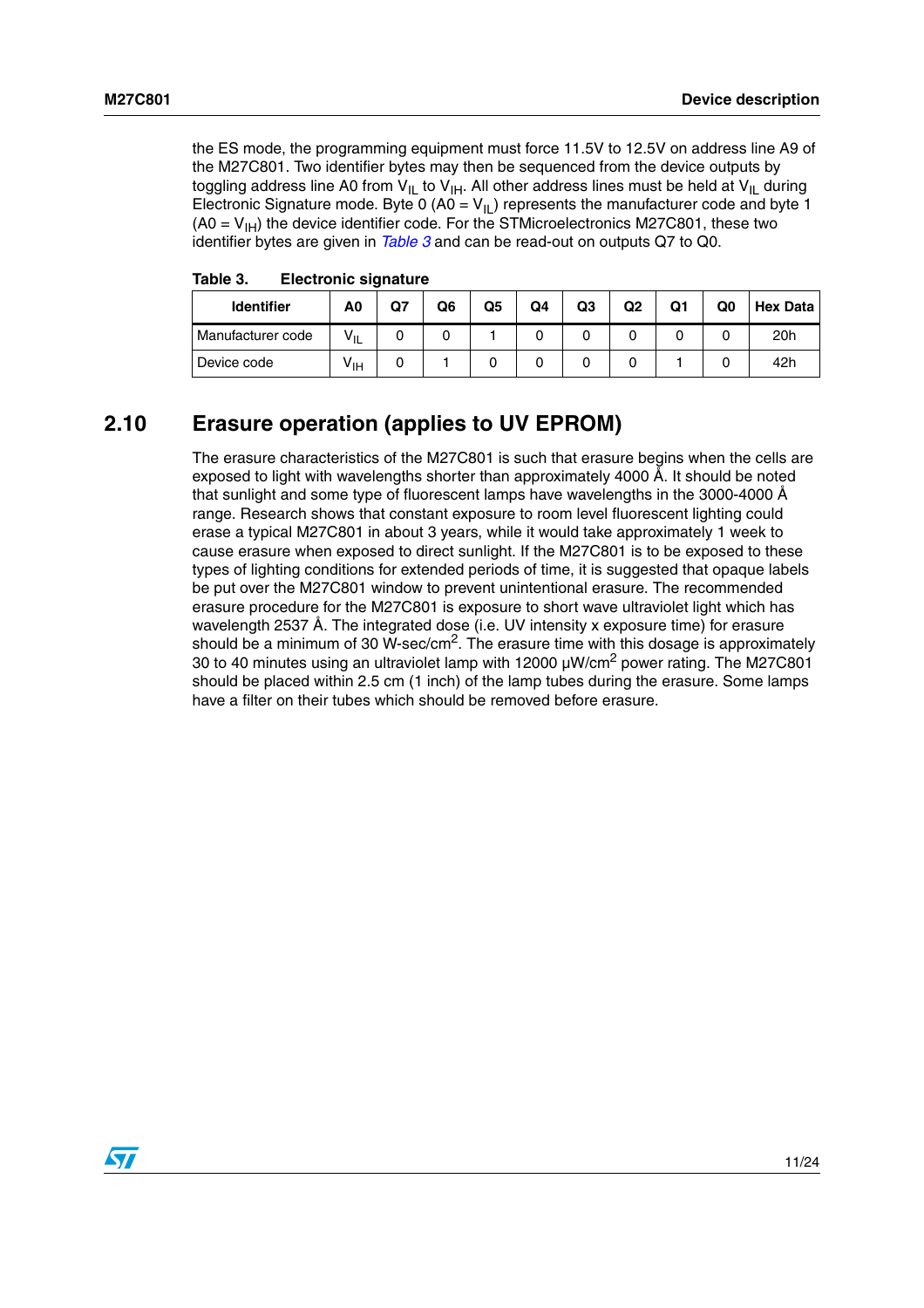## <span id="page-11-0"></span>**3 Maximum ratings**

Stressing the device outside the ratings listed in *[Table 4](#page-11-1)* may cause permanent damage to the device. These are stress ratings only, and operation of the device at these, or any other conditions outside those indicated in the Operating sections of this specification, is not implied. Exposure to absolute maximum rating conditions for extended periods may affect device reliability. Refer also to the STMicroelectronics SURE Program and other relevant quality documents.

| Symbol                            | <b>Parameter</b>                    | Value        | Unit |
|-----------------------------------|-------------------------------------|--------------|------|
| T <sub>A</sub>                    | Ambient operating temperature (1)   | $-40$ to 125 | °C   |
| $\mathsf{\Gamma}_{\mathsf{BIAS}}$ | Temperature under bias              | $-50$ to 125 | °C   |
| $\mathsf{T}_{\text{STG}}$         | Storage temperature                 | $-65$ to 150 | °C   |
| $V_{IO}$ <sup>(2)</sup>           | Input or output voltage (except A9) | $-2$ to 7    | v    |
| $V_{CC}$                          | Supply voltage                      | $-2$ to $7$  |      |
| $V_{A9}$ $^{(2)}$                 | A9 voltage                          | $-2$ to 13.5 | v    |
| $V_{PP}$                          | Program supply voltage              | $-2$ to 14   |      |

<span id="page-11-1"></span>Table 4. **Absolute maximum ratings** 

1. Depends on range.

2. Minimum DC voltage on Input or Output is –0.5 V with possible undershoot to –2.0 V for a period less than 20 ns. Maximum DC voltage on Output is V<sub>CC</sub> +0.5 V with possible overshoot to V<sub>CC</sub> +2 V for a period less<br>than 20 ns.

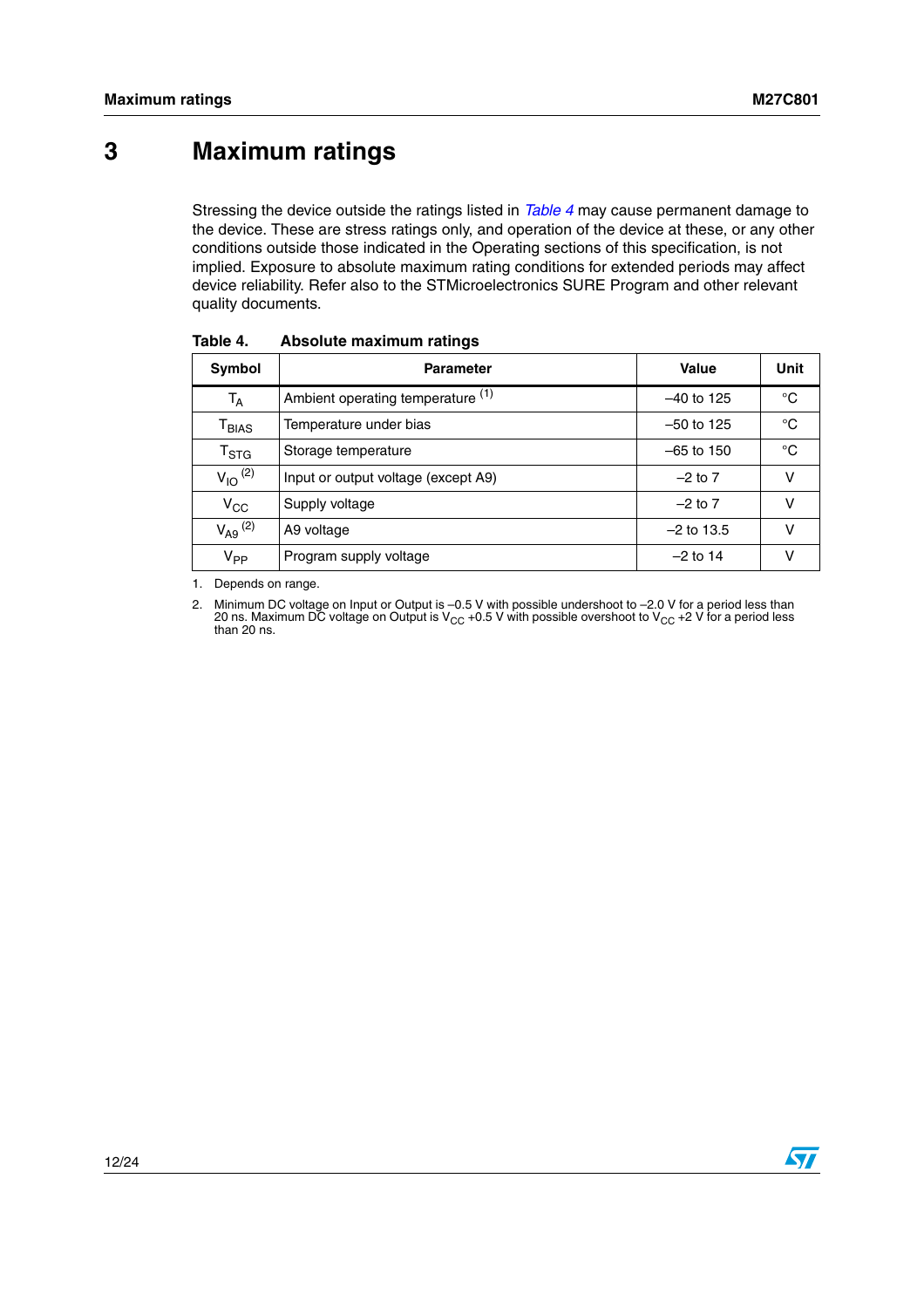## <span id="page-12-0"></span>**4 DC and AC characteristics**

This section summarizes the operating and measurement conditions, and the DC and AC characteristics of the device. The parameters in the DC and AC characteristic tables that follow are derived from tests performed under the measurement conditions summarized in the relevant tables. Designers should check that the operating conditions in their circuit match the measurement conditions when relying on the quoted parameters.

<span id="page-12-1"></span>

| Table 5. | AC measurement conditions |  |
|----------|---------------------------|--|
|----------|---------------------------|--|

| <b>Parameter</b>                      | <b>High Speed</b> | <b>Standard</b>    |
|---------------------------------------|-------------------|--------------------|
| Input rise and fall times             | $\leq 10$ ns      | ≤20ns (10% to 90%) |
| Input pulse voltages                  | 0 to $3V$         | 0.4 to $2.4V$      |
| Input and output timing ref. voltages | 1.5V              | $0.8$ and $2V$     |

#### <span id="page-12-2"></span>**Figure 5. AC testing input output waveform**

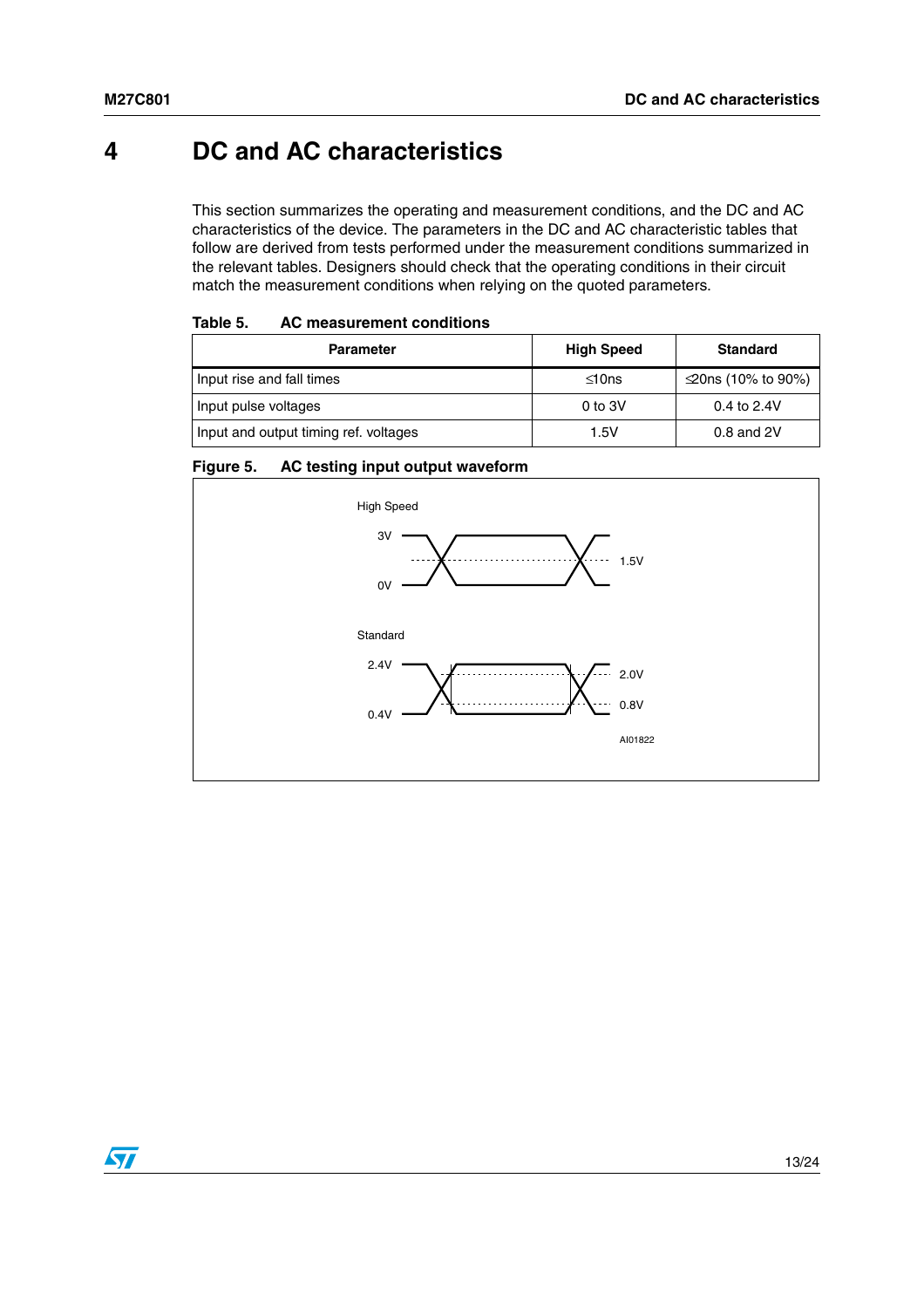<span id="page-13-2"></span>

#### <span id="page-13-0"></span>Table 6. **Table 6. Capacitance(1) (2)**

| Symbol           | <b>Parameter</b>   | <b>Test condition</b>  | Min. | Max. | Unit |
|------------------|--------------------|------------------------|------|------|------|
| ${\tt C_{IN}}$   | Input capacitance  | $V_{IN} = 0 V$         |      |      | рF   |
| С <sub>ОUТ</sub> | Output capacitance | $V_{\text{OUT}} = 0 V$ |      | 12   | рF   |

1.  $T_A = 25 °C$ , f = 1 MHz.

2. Sampled only, not 100% tested.

#### <span id="page-13-1"></span>Table 7. **Table 7. Read mode DC characteristics(1) (2)**

| Symbol                | <b>Parameter</b>                        | <b>Test condition</b>                                                                         | Min.               | Max.         | Unit   |
|-----------------------|-----------------------------------------|-----------------------------------------------------------------------------------------------|--------------------|--------------|--------|
| ŀц                    | Input leakage current                   | 0V $\leq V_{IN} \leq V_{CC}$                                                                  |                    | ±10          | μA     |
| $I_{LO}$              | Output leakage current                  | $0V \leq V_{\text{OUT}} \leq V_{\text{CC}}$                                                   |                    | ±10          | μA     |
| $I_{\rm CC}$          | Supply current                          | $\overline{E} = V_{II}$ , $\overline{G}V_{PP} = V_{IL}$<br>$I_{\text{OUT}} = 0$ mA, f = 5 MHz |                    | 35           | mA     |
| $I_{\rm CC1}$         | Supply current (Standby) TTL            | $\overline{E} = V_{\text{IH}}$                                                                |                    | 1            | mA     |
| $I_{CC2}$             | Supply current (Standby)<br><b>CMOS</b> | $\overline{E}$ > V <sub>CC</sub> – 0.2V                                                       |                    | 100          | μA     |
| I <sub>PP</sub>       | Program current                         | $V_{PP} = V_{CC}$                                                                             |                    | 10           | μA     |
| $V_{IL}$              | Input low voltage                       |                                                                                               | $-0.3$             | 0.8          | $\vee$ |
| $V_{\text{IH}}^{(3)}$ | Input high voltage                      |                                                                                               | $\overline{c}$     | $V_{CC}$ + 1 | $\vee$ |
| $V_{OL}$              | Output low voltage                      | $I_{OL} = 2.1$ mA                                                                             |                    | 0.4          | $\vee$ |
|                       | Output high voltage TTL                 | $I_{OH} = -1$ mA                                                                              | 3.6                |              | $\vee$ |
| $V_{OH}$              | Output high voltage CMOS                | $I_{OH} = -100 \mu A$                                                                         | $V_{\rm CC}$ – 0.7 |              | v      |

1.  $T_A = 0$  to 70 °C or –40 to 85 °C;  $V_{CC} = 5 V \pm 10$ %.

2.  $V_{CC}$  must be applied simultaneously with or before  $V_{PP}$  and removed simultaneously or after  $V_{PP}$ .

3. Maximum DC voltage on Output is  $V_{CC}$  +0.5V.

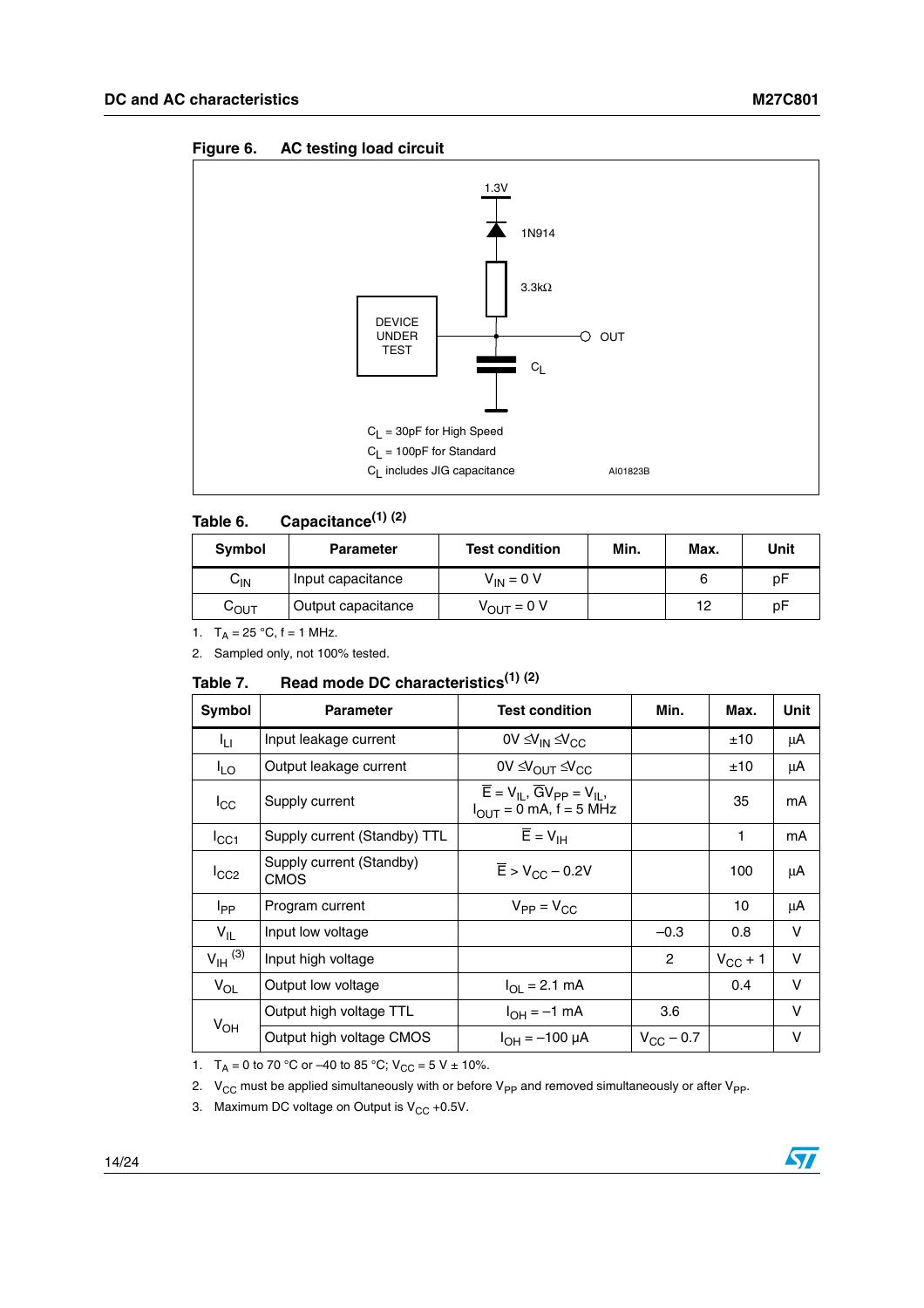| Symbol          | <b>Parameter</b>        | <b>Test condition</b>            | Min.           | Max.               | Unit   |
|-----------------|-------------------------|----------------------------------|----------------|--------------------|--------|
| ŀц              | Input leakage current   | $V_{IL} \leq V_{IN} \leq V_{IH}$ |                | ±10                | μA     |
| $I_{\rm CC}$    | Supply current          |                                  |                | 50                 | mA     |
| I <sub>PP</sub> | Program current         | $\overline{E} = V_{IL}$          |                | 50                 | mA     |
| $V_{IL}$        | Input low voltage       |                                  | $-0.3$         | 0.8                | v      |
| $V_{\text{IH}}$ | Input high voltage      |                                  | $\overline{2}$ | $V_{\rm CC}$ + 0.5 | $\vee$ |
| $V_{OL}$        | Output low voltage      | $I_{OL} = 2.1mA$                 |                | 0.4                | V      |
| $V_{OH}$        | Output high voltage TTL | $I_{OH} = -1mA$                  | 3.6            |                    | $\vee$ |
| $V_{ID}$        | A9 voltage              |                                  | 11.5           | 12.5               | v      |

<span id="page-14-0"></span>**Table 8. Programming mode DC characteristics(1) (2)**

1.  $T_A = 25 \text{ °C}$ ;  $V_{CC} = 6.25V \pm 0.25V$ ;  $V_{PP} = 12.75V \pm 0.25V$ 

2.  $V_{CC}$  must be applied simultaneously with or before  $V_{PP}$  and removed simultaneously or after  $V_{PP}$ .

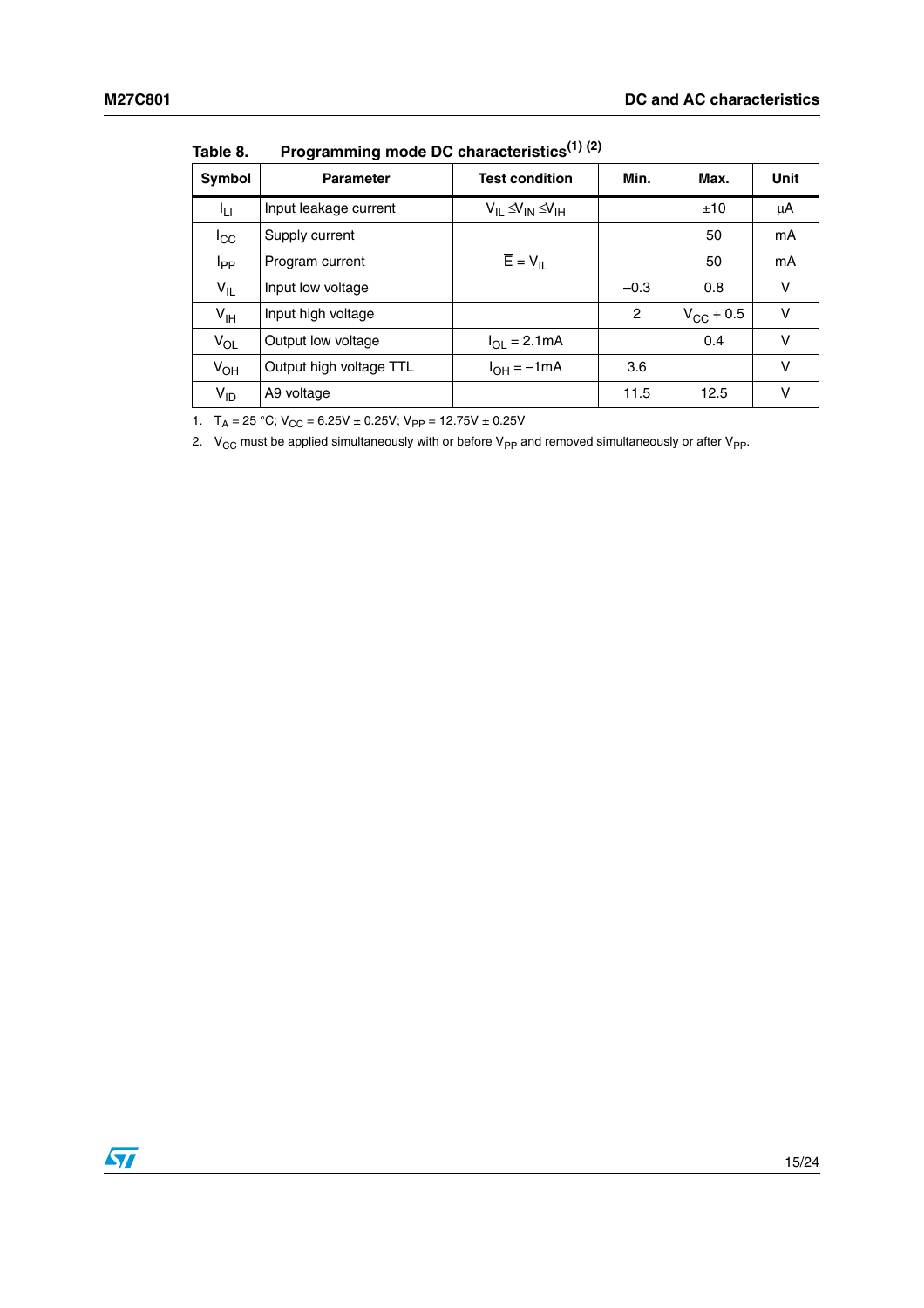|                           | Alt              | <b>Test</b><br><b>Parameter</b>            |                                                                                      | $-55^{(3)}$ |      | $-80/-90$ |      | $-100$   |      | <b>Unit</b> |
|---------------------------|------------------|--------------------------------------------|--------------------------------------------------------------------------------------|-------------|------|-----------|------|----------|------|-------------|
| Symbol                    |                  |                                            | condition                                                                            | Min.        | Max. | Min.      | Max. | Min      | Max. |             |
| t <sub>AVQV</sub>         | $t_{\text{ACC}}$ | Address valid to output valid              | $\overline{E} = V_{IL}$<br>$\overline{G}V_{PP} = V_{IL}$                             |             | 55   |           | 80   |          | 100  | ns          |
| t <sub>ELQV</sub>         | $t_{\sf CE}$     | Chip Enable low to output valid            | $\overline{G}V_{PP} = V_{IL}$                                                        |             | 55   |           | 80   |          | 100  | ns          |
| t <sub>GLQV</sub>         | $t_{OE}$         | Output Enable low to output valid          | $\overline{E} = V_{\parallel}$                                                       |             | 30   |           | 40   |          | 50   | ns          |
| $t_{EHQZ}$ <sup>(4)</sup> | t <sub>DF</sub>  | Chip Enable high to output Hi-Z            | $\overline{G}V_{PP} = V_{IL}$                                                        | 0           | 25   | $\Omega$  | 35   | $\Omega$ | 40   | ns          |
| $t_{GHQZ}$ <sup>(4)</sup> | t <sub>DF</sub>  | Output Enable high to output Hi-Z          | $\overline{E} = V_{\parallel}$                                                       | 0           | 25   | 0         | 35   | $\Omega$ | 40   | ns          |
| t <sub>AXQX</sub>         | $t_{OH}$         | Address transition to output<br>transition | $\overline{\mathsf{E}} = \mathsf{V}_{\mathsf{IL}},$<br>$\overline{GV}_{PP} = V_{II}$ | 0           |      | 0         |      | 0        |      | ns          |

<span id="page-15-0"></span>**Table 9. Read mode AC characteristics(1) (2)**

1.  $T_A = 0$  to 70 °C or –40 to 85 °C;  $V_{CC} = 5 V \pm 10$ %.

2.  $V_{CC}$  must be applied simultaneously with or before  $V_{PP}$  and removed simultaneously or after  $V_{PP}$ .

3. Speed obtained with High Speed AC measurement conditions.

4. Sampled only, not 100% tested.



#### <span id="page-15-1"></span>**Figure 7. Read mode AC waveforms**

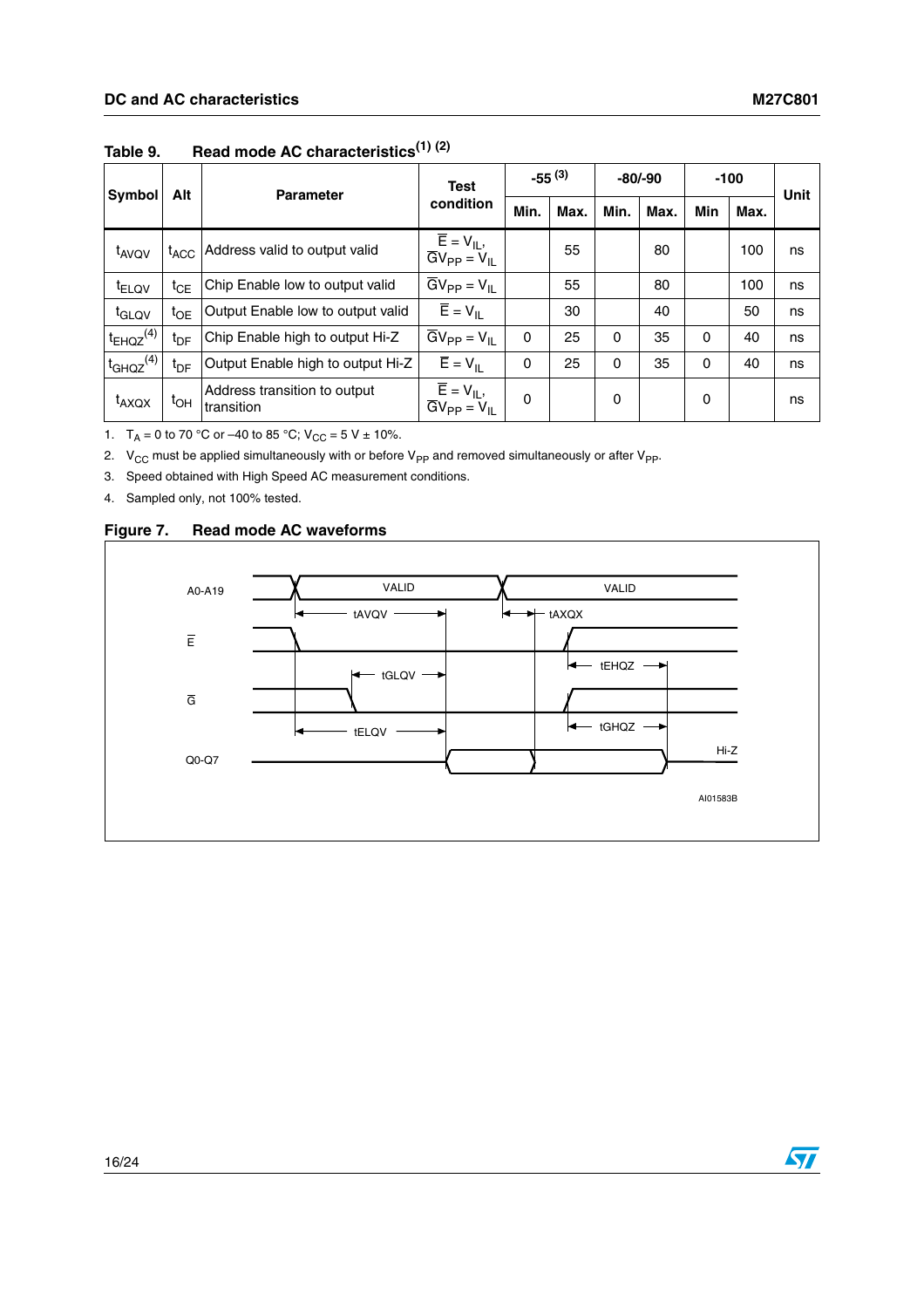| Symbol                          | Alt                 | <b>Parameter</b>                                | <b>Test condition</b> | Min | Max | Unit |
|---------------------------------|---------------------|-------------------------------------------------|-----------------------|-----|-----|------|
| <sup>I</sup> A9HVPH             | t <sub>AS9</sub>    | $V_{\text{A}9}$ high to $V_{\text{PP}}$ high    |                       | 2   |     | μs   |
| <sup>t</sup> VPHEL              | t <sub>VPS</sub>    | V <sub>PP</sub> high to Chip Enable low         |                       | 2   |     | μs   |
| $t_{A10HEH}$                    | $t_{\mathsf{AS10}}$ | V <sub>A10</sub> high to Chip Enable high (Set) |                       |     |     | μs   |
| <sup>I</sup> A <sub>10LEH</sub> | $t_{AS10}$          | $V_{A10}$ low to Chip Enable high (Reset)       |                       |     |     | μs   |
| $t_{\text{EXA10X}}$             | t <sub>AH10</sub>   | Chip Enable transition to $V_{A10}$ transition  |                       |     |     | μs   |
| <sup>I</sup> EXVPX              | $t_{VPH}$           | Chip Enable transition to $V_{PP}$ transition   |                       | 2   |     | μs   |
| <sup>I</sup> VPXA9X             | $t_{AHB}$           | $V_{PP}$ transition to $V_{AG}$ transition      |                       | 2   |     | μs   |

<span id="page-16-0"></span>**Table 10. Margin mode AC characteristics(1) (2)**

1.  $T_A = 25 \text{ °C}$ ;  $V_{CC} = 6.25 \text{ V} \pm 0.25 \text{ V}$ ;  $V_{PP} = 12.75 \text{ V} \pm 0.25 \text{ V}$ 

2.  $V_{CC}$  must be applied simultaneously with or before  $V_{PP}$  and removed simultaneously or after  $V_{PP}$ .



<span id="page-16-1"></span>**Figure 8. Margin mode AC waveforms**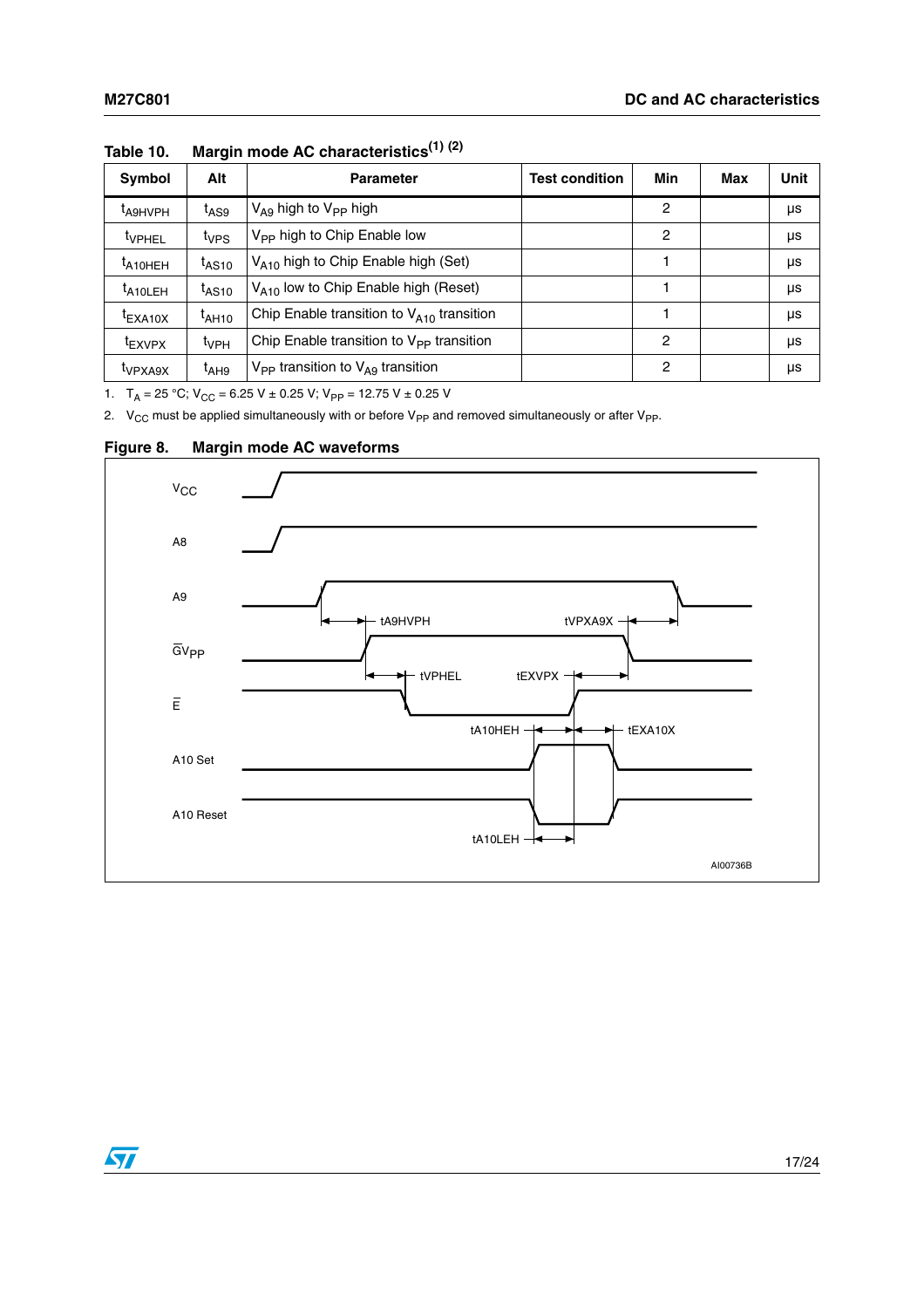| Symbol                    | Alt               | <b>Parameter</b>                               | <b>Test condition</b> | Min.           | Max. | Unit |
|---------------------------|-------------------|------------------------------------------------|-----------------------|----------------|------|------|
| t <sub>AVEL</sub>         | $t_{AS}$          | Address valid to Chip Enable low               |                       | $\overline{2}$ |      | μs   |
| t <sub>OVEL</sub>         | $t_{DS}$          | Input valid to Chip Enable low                 |                       | $\overline{c}$ |      | μs   |
| <sup>t</sup> VCHEL        | t <sub>VCS</sub>  | V <sub>CC</sub> high to Chip Enable low        |                       | 2              |      | μs   |
| <sup>t</sup> VPHEL        | $t_{\text{OES}}$  | V <sub>PP</sub> high to Chip Enable low        |                       | $\overline{c}$ |      | μs   |
| <sup>t</sup> VPLVPH       | <sup>t</sup> PRT  | $V_{\text{PP}}$ rise time                      |                       | 50             |      | ns   |
| <sup>t</sup> ELEH         | t <sub>PW</sub>   | Chip Enable program pulse width (initial)      |                       | 45             | 55   | μs   |
| $t_{EHOX}$                | $t_{\text{DH}}$   | Chip Enable high to Input transition           |                       | $\mathbf{2}$   |      | μs   |
| <sup>t</sup> EHVPX        | $t_{\rm OEH}$     | Chip Enable high to V <sub>PP</sub> transition |                       | 2              |      | μs   |
| <sup>t</sup> VPLEL        | $t_{\mathsf{VR}}$ | V <sub>PP</sub> low to Chip Enable low         |                       | $\overline{2}$ |      | μs   |
| <sup>t</sup> ELQV         | $t_{\text{DV}}$   | Chip Enable low to output valid                |                       |                | 1    | μs   |
| $t_{EHQZ}$ <sup>(2)</sup> | $t_{\text{DFP}}$  | Chip Enable high to output Hi-Z                |                       | 0              | 130  | ns   |
| <sup>t</sup> EHAX         | t <sub>АН</sub>   | Chip Enable high to address transition         |                       | 0              |      | ns   |

<span id="page-17-0"></span>**Table 11. Programming mode AC characteristics (1)**

1.  $V_{CC}$  must be applied simultaneously with or before  $V_{PP}$  and removed simultaneously or after  $V_{PP}$ .

2. Sampled only, not 100% tested.

<span id="page-17-1"></span>

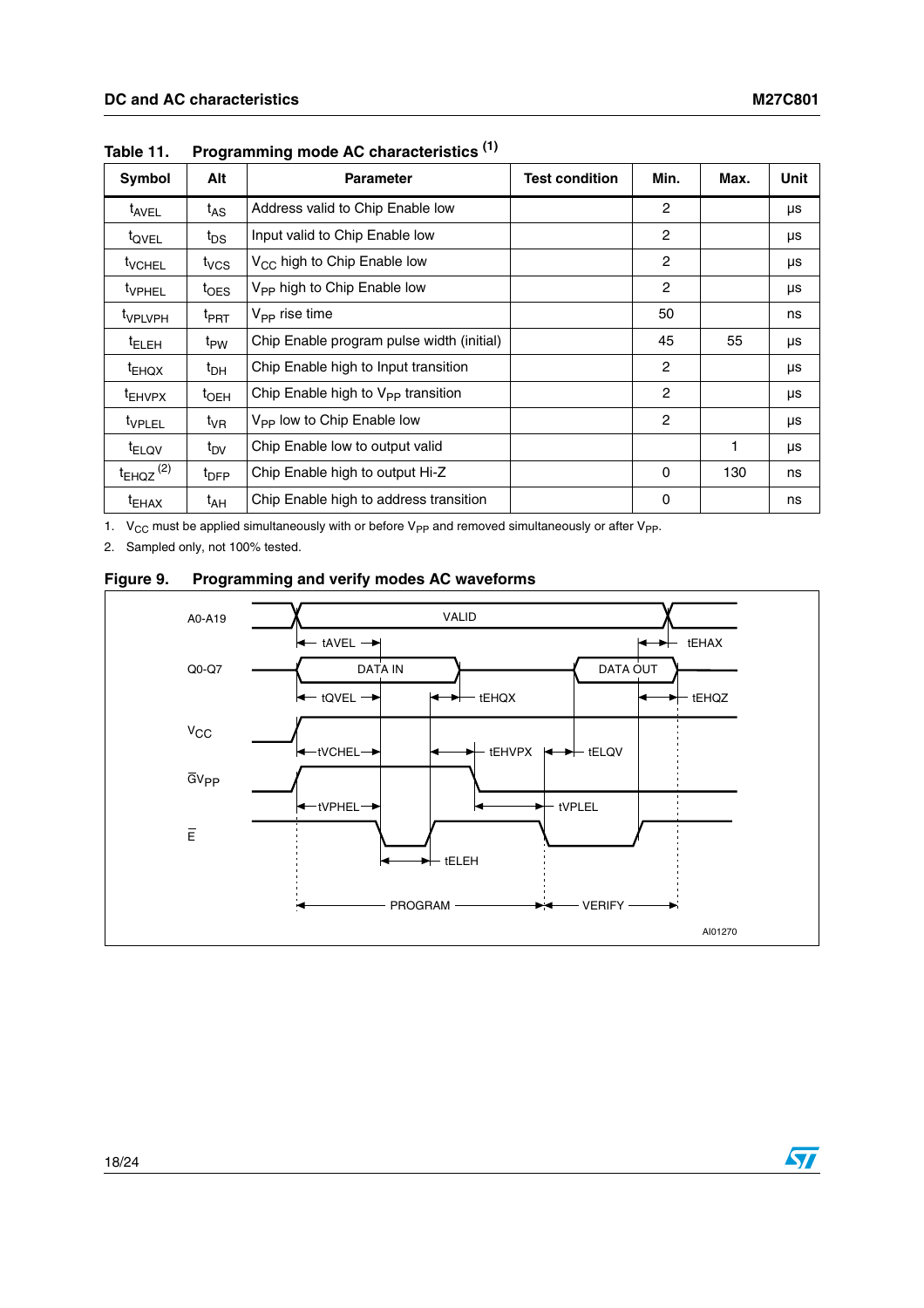# <span id="page-18-0"></span>**5 Package mechanical data**

## <span id="page-18-1"></span>**5.1 32-pin ceramic frit-seal DIP, with round window (FDIP32WA)**



<span id="page-18-3"></span>**Figure 10. FDIP32WA package outline**

#### <span id="page-18-2"></span>Table 12. **Table 12. FDIP32WA package mechanical data**

| Symbol                    | millimeters |            |            | inches      |            |              |  |
|---------------------------|-------------|------------|------------|-------------|------------|--------------|--|
|                           | Min         | <b>Typ</b> | <b>Max</b> | Min         | <b>Typ</b> | <b>Max</b>   |  |
| $\boldsymbol{\mathsf{A}}$ |             |            | 5.72       |             |            | 0.225        |  |
| A1                        | 0.51        |            | 1.40       | 0.020       |            | 0.055        |  |
| A2                        | 3.91        |            | 4.57       | 0.154       |            | 0.180        |  |
| A <sub>3</sub>            | 3.89        |            | 4.50       | 0.153       |            | 0.177        |  |
| $\sf B$                   | 0.41        |            | 0.56       | 0.016       |            | 0.022        |  |
| B1                        |             | 1.45       |            |             | 0.057      |              |  |
| $\mathsf C$               | 0.23        |            | 0.30       | 0.009       |            | 0.012        |  |
| D                         | 41.73       |            | 42.04      | 1.643       |            | 1.655        |  |
| D <sub>2</sub>            |             | 38.10      |            |             | 1.500      |              |  |
| ${\bf e}$                 |             | 2.54       |            |             | 0.100      |              |  |
| E                         |             | 15.24      |            |             | 0.600      |              |  |
| E1                        | 13.06       |            | 13.36      | 0.514       |            | 0.526        |  |
| eA                        |             | 14.99      |            |             | 0.590      |              |  |
| eB                        | 16.18       |            | 18.03      | 0.637       |            | 0.710        |  |
| L                         | 3.18        |            | 4.10       | 0.125       |            | 0.161        |  |
| ${\sf N}$                 |             | 32         |            |             | 32         |              |  |
| $\mathbf S$               | 1.52        |            | 2.49       | 0.060       |            | 0.098        |  |
| Ø                         |             | 7.11       |            |             | 0.280      |              |  |
| $\alpha$                  | $4^\circ$   |            | $11^\circ$ | $4^{\circ}$ |            | $11^{\circ}$ |  |

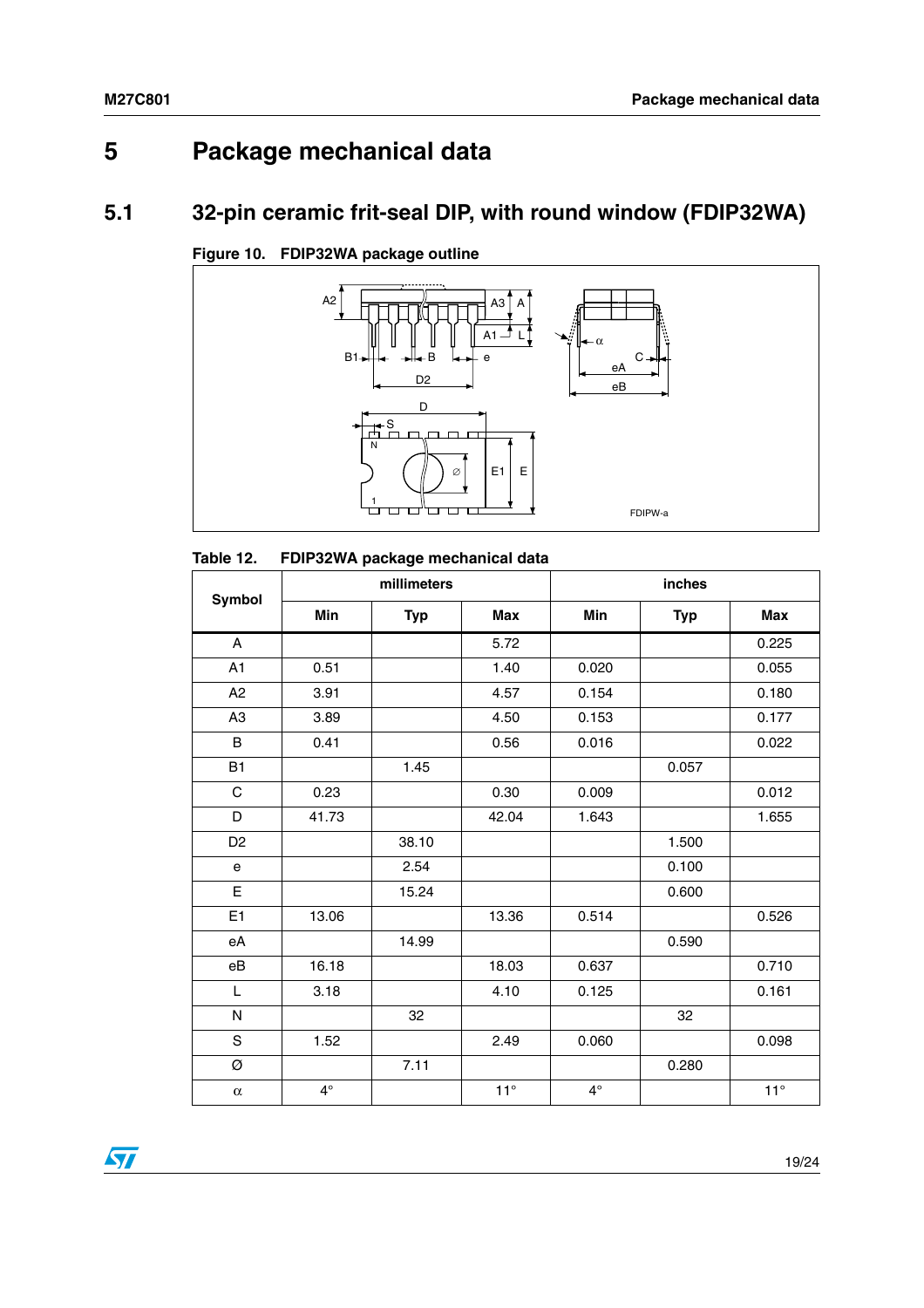## <span id="page-19-0"></span>**5.2 32-pin plastic DIP, 600 mils width (PDIP32)**

#### <span id="page-19-2"></span>**Figure 11. PDIP32 package outline**



#### <span id="page-19-1"></span>Table 13. **PDIP32 package mechanical data**

| <b>Symbol</b>  | millimeters        |            |              | inches      |            |              |  |
|----------------|--------------------|------------|--------------|-------------|------------|--------------|--|
|                | Min                | <b>Typ</b> | <b>Max</b>   | Min         | <b>Typ</b> | <b>Max</b>   |  |
| A              |                    |            | 4.83         |             |            | 0.190        |  |
| A <sub>1</sub> | 0.38               |            |              | 0.015       |            |              |  |
| A2             |                    | 3.81       |              |             | 0.150      |              |  |
| b              | 0.41               |            | 0.53         | 0.016       |            | 0.021        |  |
| b1             | 1.14               |            | 1.65         | 0.045       |            | 0.065        |  |
| C              | 0.23               |            | 0.38         | 0.009       |            | 0.015        |  |
| D              | 41.78              |            | 42.29        | 1.645       |            | 1.665        |  |
| D <sub>2</sub> |                    | 38.10      |              |             | 1.500      |              |  |
| eA             |                    | 15.24      |              |             | 0.600      |              |  |
| e              |                    | 2.54       |              |             | 0.100      |              |  |
| E              | 15.24              |            | 15.88        | 0.600       |            | 0.625        |  |
| E1             | 13.46              |            | 13.97        | 0.530       |            | 0.550        |  |
| $\mathbf S$    | 1.65               |            | 2.21         | 0.065       |            | 0.087        |  |
| L              | 3.05               |            | 3.56         | 0.120       |            | 0.140        |  |
| $\alpha$       | $\mathsf{O}^\circ$ |            | $15^{\circ}$ | $0^{\circ}$ |            | $15^{\circ}$ |  |
| N              | 32                 |            | 32           |             |            |              |  |

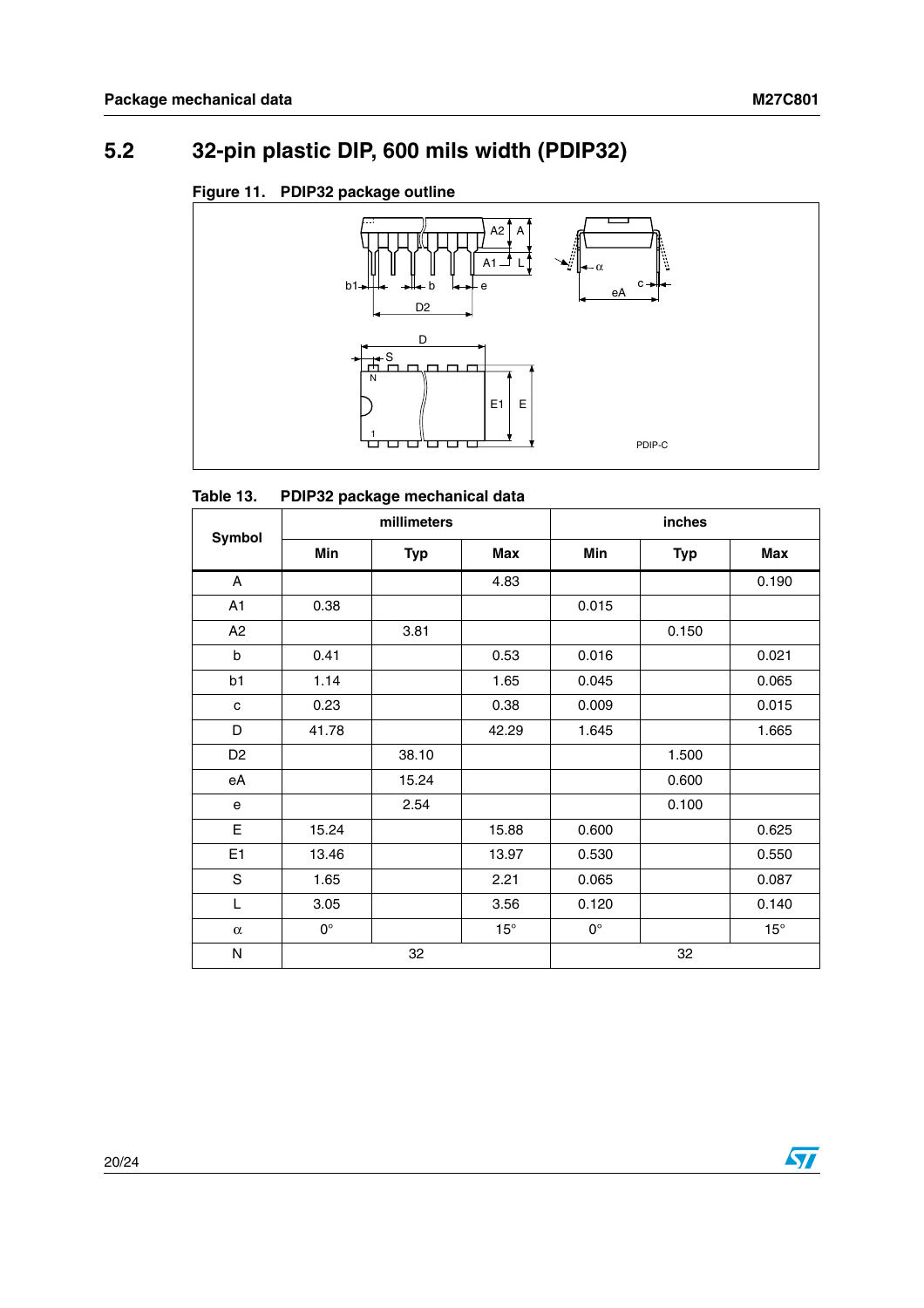## <span id="page-20-0"></span>**5.3 32-lead rectangular plastic leaded chip carrier (PLCC32)**

<span id="page-20-2"></span>



#### <span id="page-20-1"></span>**Table 14. PLCC32 package mechanical data**

| <b>Symbol</b>             |       | millimeters |                          | inches |            |                          |  |
|---------------------------|-------|-------------|--------------------------|--------|------------|--------------------------|--|
|                           | Min   | <b>Typ</b>  | Max                      | Min    | <b>Typ</b> | Max                      |  |
| $\boldsymbol{\mathsf{A}}$ | 3.18  |             | 3.56                     | 0.125  |            | 0.140                    |  |
| A1                        | 1.53  |             | 2.41                     | 0.060  |            | 0.095                    |  |
| A <sub>2</sub>            | 0.38  |             | $\overline{\phantom{m}}$ | 0.015  |            | $\overline{\phantom{m}}$ |  |
| B                         | 0.33  |             | 0.53                     | 0.013  |            | 0.021                    |  |
| <b>B1</b>                 | 0.66  |             | 0.81                     | 0.026  |            | 0.032                    |  |
| <b>CP</b>                 |       |             | 0.10                     |        |            | 0.004                    |  |
| D                         | 12.32 |             | 12.57                    | 0.485  |            | 0.495                    |  |
| D <sub>1</sub>            | 11.35 |             | 11.51                    | 0.447  |            | 0.453                    |  |
| D <sub>2</sub>            | 4.78  |             | 5.66                     | 0.188  |            | 0.223                    |  |
| D <sub>3</sub>            |       | 7.62        |                          |        | 0.300      |                          |  |
| $\mathsf E$               | 14.86 |             | 15.11                    | 0.585  |            | 0.595                    |  |
| E <sub>1</sub>            | 13.89 |             | 14.05                    | 0.547  |            | 0.553                    |  |
| E <sub>2</sub>            | 6.05  |             | 6.93                     | 0.238  |            | 0.273                    |  |
| E <sub>3</sub>            |       | 10.16       |                          |        | 0.400      |                          |  |
| e                         |       | 1.27        |                          |        | 0.050      |                          |  |
| F                         | 0.00  |             | 0.13                     | 0.000  |            | 0.005                    |  |
| R                         |       | 0.89        |                          |        | 0.035      |                          |  |
| ${\sf N}$                 |       | 32          |                          |        | 32         |                          |  |

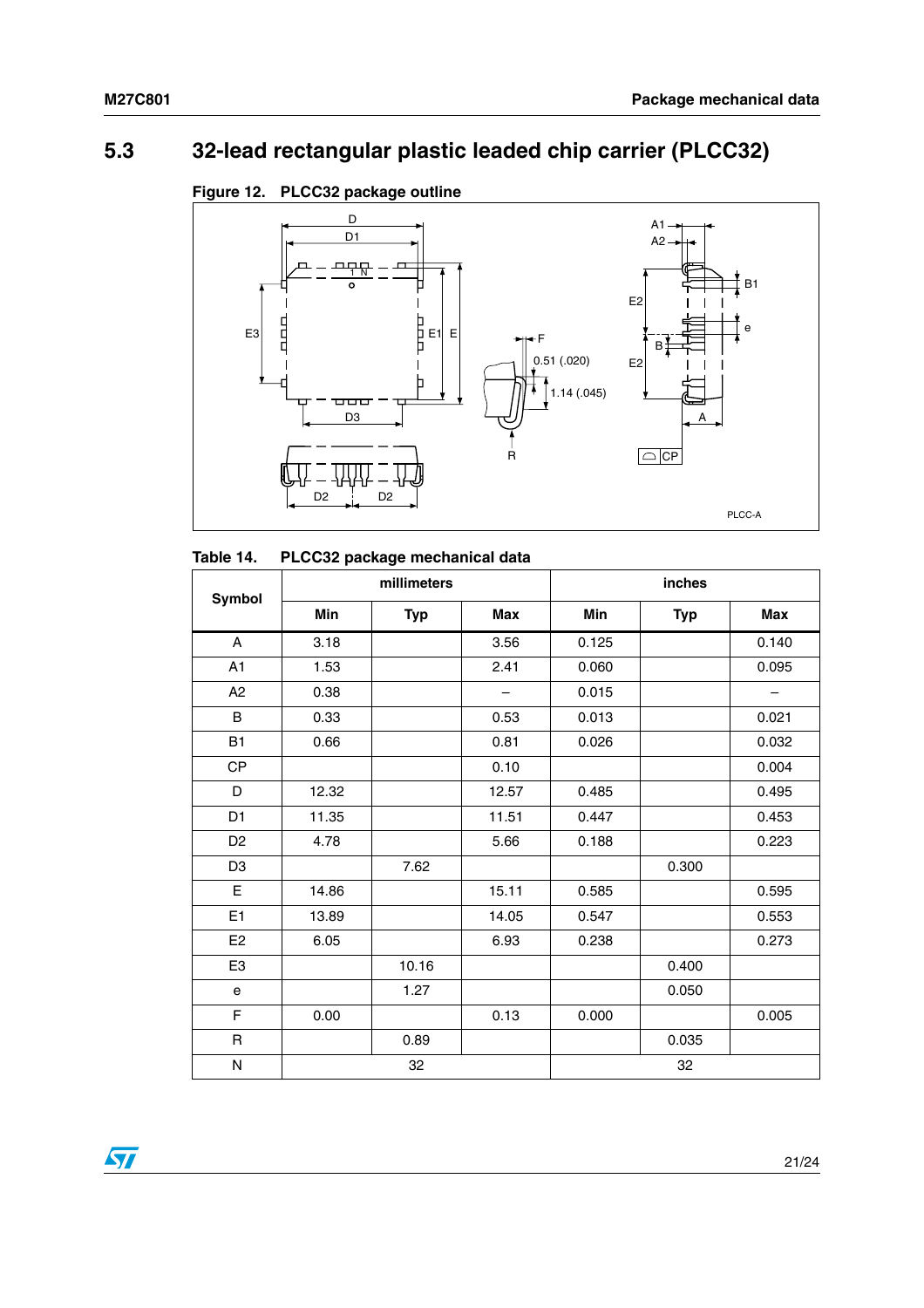## <span id="page-21-0"></span>**6 Part numbering**

#### <span id="page-21-1"></span>**Table 15. Ordering information scheme**

| Example:                 | M27C801 | $-55$ K 1 |
|--------------------------|---------|-----------|
|                          |         |           |
| Device type              |         |           |
| M27                      |         |           |
|                          |         |           |
| <b>Supply voltage</b>    |         |           |
| $C = 5 V \pm 10\%$       |         |           |
|                          |         |           |
| <b>Device function</b>   |         |           |
| $801 = 8$ Mbit (1Mb x 8) |         |           |
|                          |         |           |
| <b>Speed</b>             |         |           |
| $-55^{(1)} = 55$ ns      |         |           |
| $-80 = 80$ ns            |         |           |
| $-90 = 90$ ns            |         |           |
| $-100 = 100$ ns          |         |           |
| Package                  |         |           |
| $F = FDIP32W$            |         |           |
| $B =$ PDIP32             |         |           |
| $K = PLCC32$             |         |           |
| Temperature range        |         |           |
| 1 = 0 to 70 $^{\circ}$ C |         |           |

 $6 = -40$  to 85 °C

1. High Speed, see *[DC and AC characteristics](#page-12-0)* section for further information.

For a list of available options (speed, package, etc...) or for further information on any aspect of this device, please contact the nearest STMicroelectronics sales office.

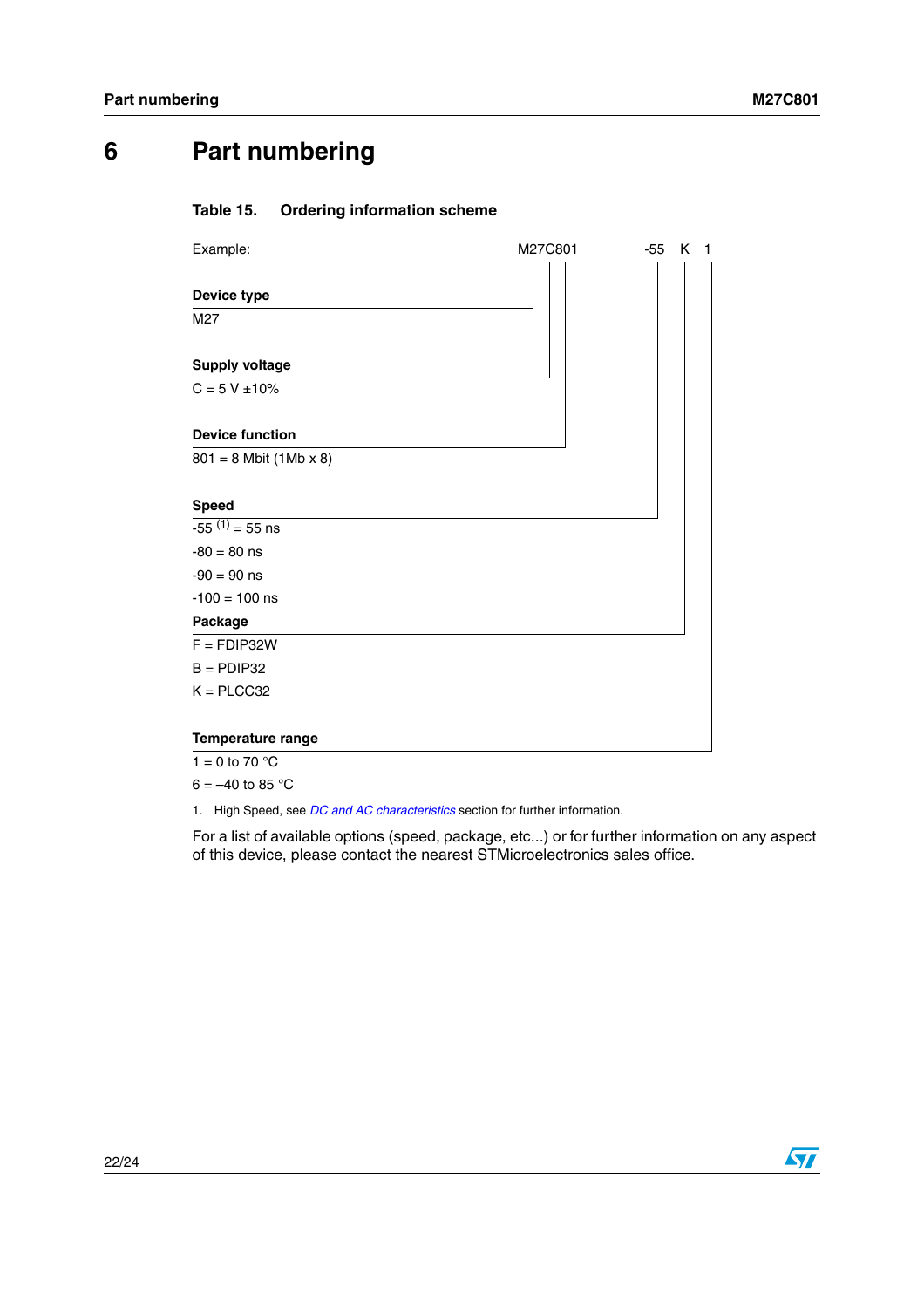# <span id="page-22-0"></span>**7 Revision history**

#### <span id="page-22-1"></span>Table 16. **Document revision history**

| Date         | <b>Revision</b> | <b>Changes</b>                                                                                                           |
|--------------|-----------------|--------------------------------------------------------------------------------------------------------------------------|
| 10-Sept-1998 |                 | First Issue                                                                                                              |
| 21-Mar-2000  | 2               | FDIP32W Package changed                                                                                                  |
| 25-Sep-2000  | 3               | AN620 Reference removed                                                                                                  |
| 12-Jul-2002  | 4               | 55ns speed class added<br>PLCC32 Package mechanical drawing and data clarified                                           |
| 12-Apr-2006  | 5               | Converted to new template. Added ECOPACK® information.<br>Removed Tape & Reel Packing option.                            |
| 24-Sep-2007  | 6               | TSOP32 (N) package removed.<br>45 ns, 60 ns, 70 ns, 120 ns and 150 ns speed classes removed,<br>90 ns speed class added. |